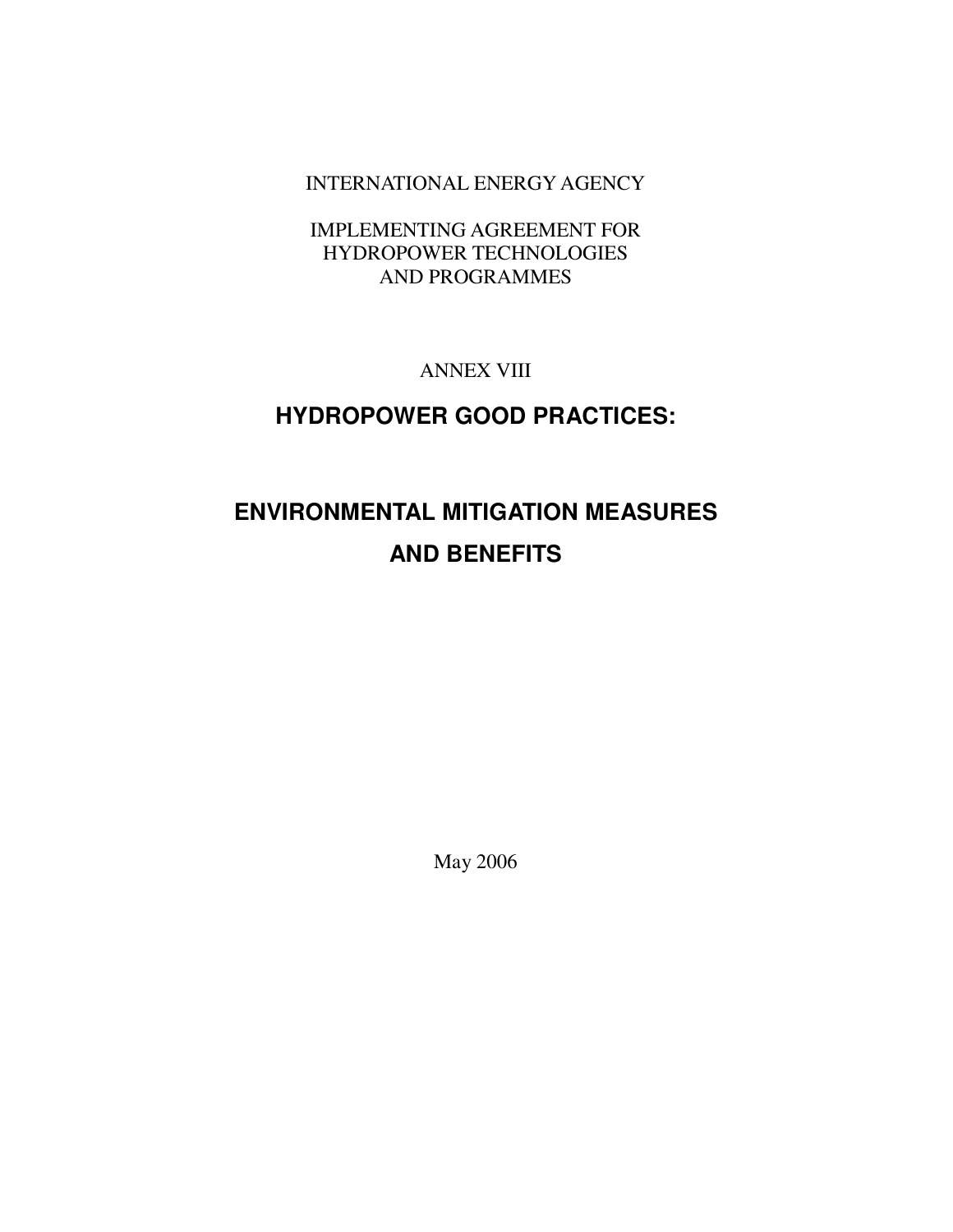#### **International Energy Agency**

The International Energy Agency (IEA) is an autonomous body which was established in November 1974 within the framework of the Organization for Economic Co-operation and Development (OECD) to implement an international energy programme.

It carries out a comprehensive programme of energy co-operation among twenty-six of the OECD's thirty member countries. The basic aims of the IEA are:

- to maintain and improve systems for coping with oil supply disruptions;
- ・ to promote rational energy policies in a global context through co-operative relations with non-member countries, industry and international organizations;
- ・ to operate a permanent information system on the international oil market;
- ・ to improve the world's energy supply and demand structure by developing alternative energy sources and increasing the efficiency of energy use;
- ・ to assist in the integration of environmental and energy policies.

#### **IEA Hydropower Implementing Agreement (Implementing Agreement for Hydropower Technologies and Programmes)**

The IEA provides support for international co-operation and collaboration agreements in energy technology R&D, deployment and information dissemination, called the IEA Framework for International Technology Cooperation. The Framework sets out the legal and management support for activities of more than 40 active technology agreements in the programme, called Implementing Agreements.

The Hydropower Implementing Agreement is a collaborative programme among member countries and consists of an Executive Committee and a number of task forces which have been set up within its organization to track specific study themes, called "Annexes". Member countries are represented by various organizations including electric utilities, government department and regulatory organizations, electric research organizations, and universities. The overall objective is:

- ・ to improve both technical and institutional aspects of the existing hydropower industry;
- to increase the future development of hydropower in an environmentally and socially responsible manner;
- ・ to provide objective, balanced information about the advantages and disadvantages of hydropower.

There are currently seven participants, namely Canada, China, Finland, Japan, Norway, Sweden, and France.

In the first phase of activity (Phase 1: 1995-1999), surveys and studies on four tasks had been carried out, they are: 1. Hydropower Upgrading (Annex I), 2. Small Scale Hydropower (Annex II), 3. Hydropower and the Environment (Annex III), 4. Education and Training in Hydropower (Annex V).

In the second phase (Phase 2: 2000-2004), three tasks that took over the theme in Phase 1 in expanded form and one new task were set up, they are: 1. Small Scale Hydropower (Annex II), 2. Public Awareness (Annex VI), 3. Hydropower Competence Network for Education and Training (Annex VII), 4. Hydropower Good Practices (Annex VIII).

c New Energy Foundation, Japan, 2006

No part of this publication may be reproduced or transmitted in any form, or by any means, without the prior written permission of the New Energy Foundation, Japan.

The views expressed in this publication do not necessarily represent those of the member States to IEA Hydropower Implementing Agreement, Annex VIII (Canada and Japan), or the Member countries of the IEA. The New Energy Foundation, Japan, makes no express, or implied, warranties concerning the information contained in this publication, particularly no warranty of accuracy or fitness for a particular purpose or use of the information, and no warranty against infringement of the proprietary or other rights of third parties.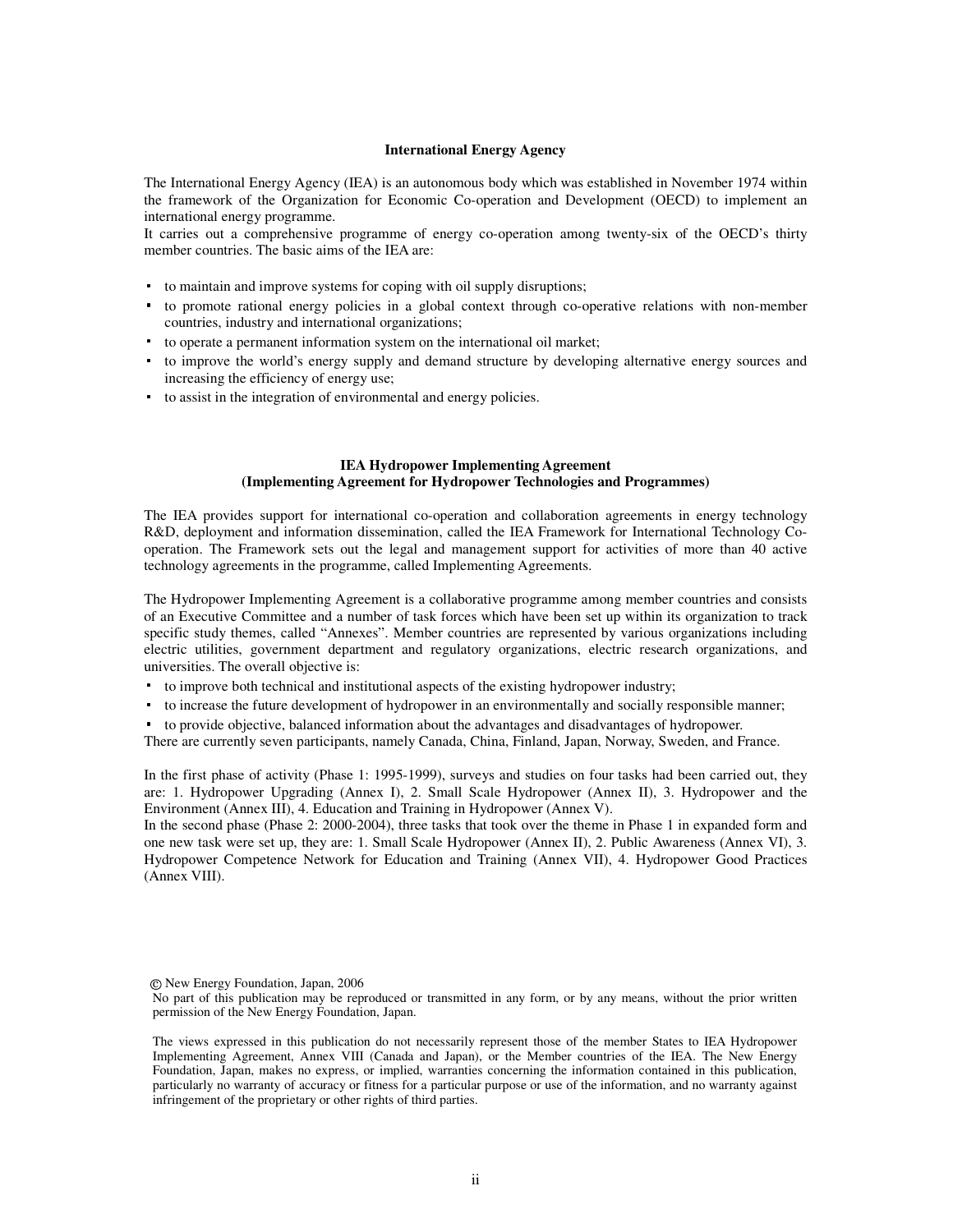# **Table of Contents**

|    |     |                                                                                                                                                                                                                                | $\overline{1}$<br>$\mathcal{L}$ |
|----|-----|--------------------------------------------------------------------------------------------------------------------------------------------------------------------------------------------------------------------------------|---------------------------------|
| 1. |     |                                                                                                                                                                                                                                | $\overline{4}$                  |
| 2. |     | Methodology $\cdots$ $\cdots$ $\cdots$ $\cdots$ $\cdots$ $\cdots$ $\cdots$ $\cdots$ $\cdots$ $\cdots$ $\cdots$ $\cdots$ $\cdots$ $\cdots$                                                                                      |                                 |
|    | 2.1 |                                                                                                                                                                                                                                | 5                               |
|    | 2.2 |                                                                                                                                                                                                                                | 6                               |
|    | 2.3 |                                                                                                                                                                                                                                | 6                               |
|    | 2.4 | Selection of Good Practice Candidates and Collecting of Good Practice Reports                                                                                                                                                  | $\overline{7}$                  |
|    | 2.5 |                                                                                                                                                                                                                                | $\overline{7}$                  |
| 3. |     |                                                                                                                                                                                                                                |                                 |
|    | 3.1 |                                                                                                                                                                                                                                | 8                               |
|    | 3.2 |                                                                                                                                                                                                                                | 8                               |
|    | 3.3 | Trends in Project Type and Good Practice Implementation Phase ··················                                                                                                                                               | 13                              |
|    | 3.4 |                                                                                                                                                                                                                                | 13                              |
|    | 3.5 |                                                                                                                                                                                                                                | 14                              |
| 4. |     | Summary and Conclusion (1000) (1000) (1000) (1000) (1000) (1000) (1000) (1000) (1000) (1000) (1000) (1000) (1000) (1000) (1000) (1000) (1000) (1000) (1000) (1000) (1000) (1000) (1000) (1000) (1000) (1000) (1000) (1000) (10 | 14                              |
| 5. |     |                                                                                                                                                                                                                                |                                 |

# **Appendix**

CD ROM with the Case Histories of Hydropower Good Practice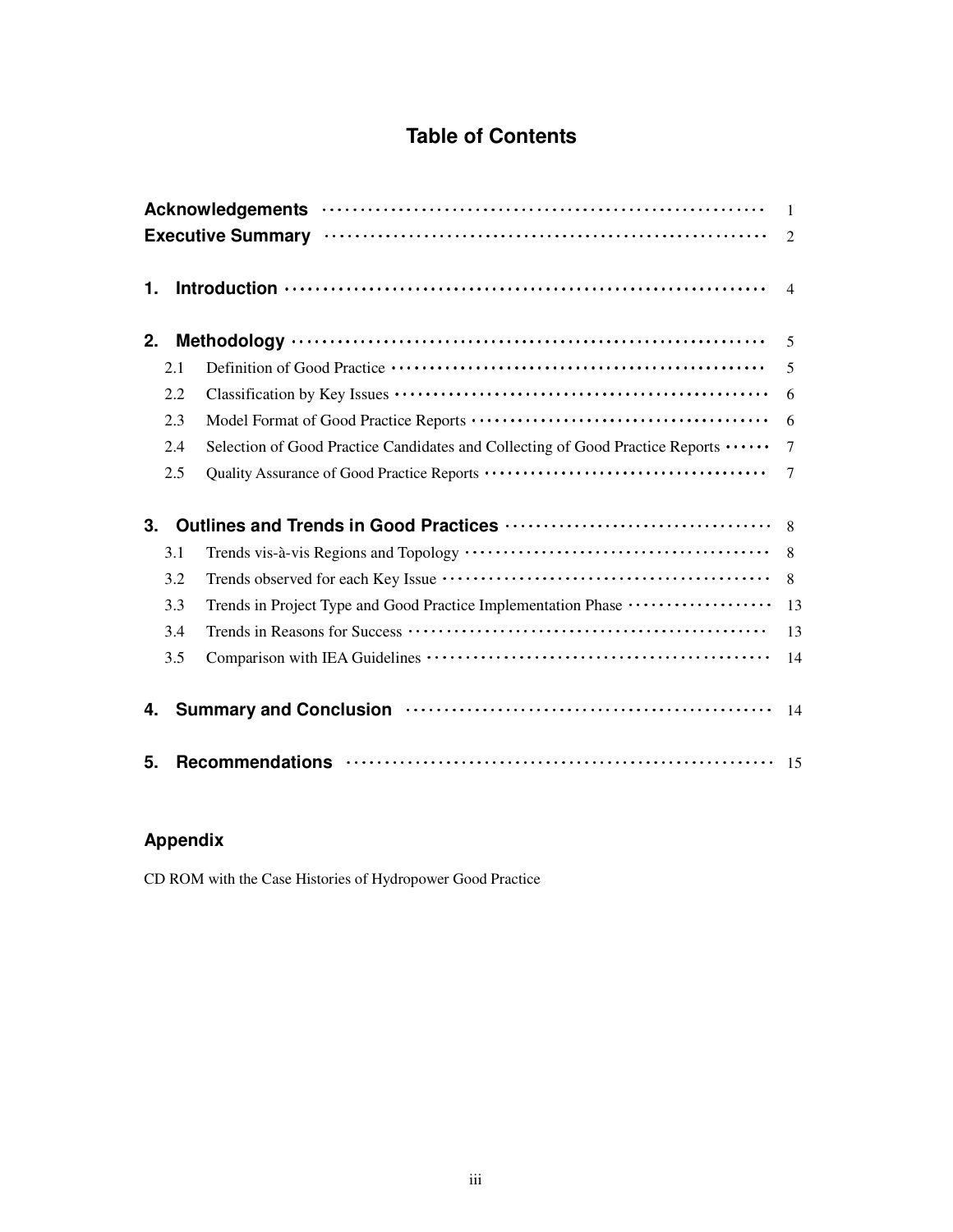#### **Acknowledgements**

Since the Preparatory Meeting in September 2000, 16 meetings of the Annex have been held (7 Expert Meetings, 4 Open Workshops and Symposia, and 5 Executive Committee Meetings), in an open, friendly atmosphere. Steady progress has been made in our activities, and all participants, who have joined our meetings have had the chance to intensify their mutual understanding of the purpose of Annex VIII activities.

We would like to express our gratitude to all the parties concerned who have taken part as team members, those who have taken part in Annex VIII Expert Meetings, Workshops, Symposia, etc., the authors of valuable reports, and all those who provided valuable information for the elaboration of reports.

We thank the members of the Executive Committee for Hydropower Implementing Agreement and the secretariat for their support, guidance, and cooperation. We also thank the members of International Hydropower Association (IHA), as well as hydropower and environment experts from various countries, for their valuable opinions and advice at the joint meetings of hydro organizations held in conjunction with international hydropower conferences.

We thank the affiliated bodies and companies that have kindly allowed their employees to attend these conferences on behalf of the participants and have taken care of arrangements for conference venues, namely the Central Research Institute of the Electric Power Industry (CRIEPI, Japan), Hydro-Québec (Canada), the New Energy Foundation (NEF, Japan), Bureau of Reclamation (USA), Argonne National Laboratory (USA), Natural Resource of Canada (Canada), Kemijoki Oy (Finland), UNESA (Spain), Iberdrola (Spain), Vannkraft Ost (Norway), DSI-General Directorate of State Hydraulic Works (Turkey), EIE-General Directorate of Electrical Power Resources (Turkey), ADEME (France) and UNIDO.

The names of authors who supported the purpose of Annex VIII activities and kindly submitted reports are listed separately.

Finally, we would particularly like to mention the following persons who have played a positive part in and supported our activities over the last 5 years. Dr. Yoichi Miyanaga, in particular, offered positive participation and guidance all the way through, from planning and proposing the Annex VIII activities to collecting project data and compiling the final report. Our special thanks to go to him.

Mr. Jean-Etienne Klimpt, Ms. Myriam Truchon, Ms. Karin Seelos, Dr. Shoichi Murakami, Dr. Yoichi Miyanaga, Mr. Masakazu Itakura, Mr. Hitoshi Koyabu, Mr. Masakazu Hashimoto, Mr. Kunikiyo Yanagihara, Mr. Keisuke Kumihashi, Ms. Chika Sannomiya, Ms. Yumiko Shigeta, Mr. Junichi Isono, Mr. Frans Koch, Mr. Niels Nielsen, and Ms. Lori Nielsen.

April 2006 Tokio Morimoto, Operating Agent for Annex VIII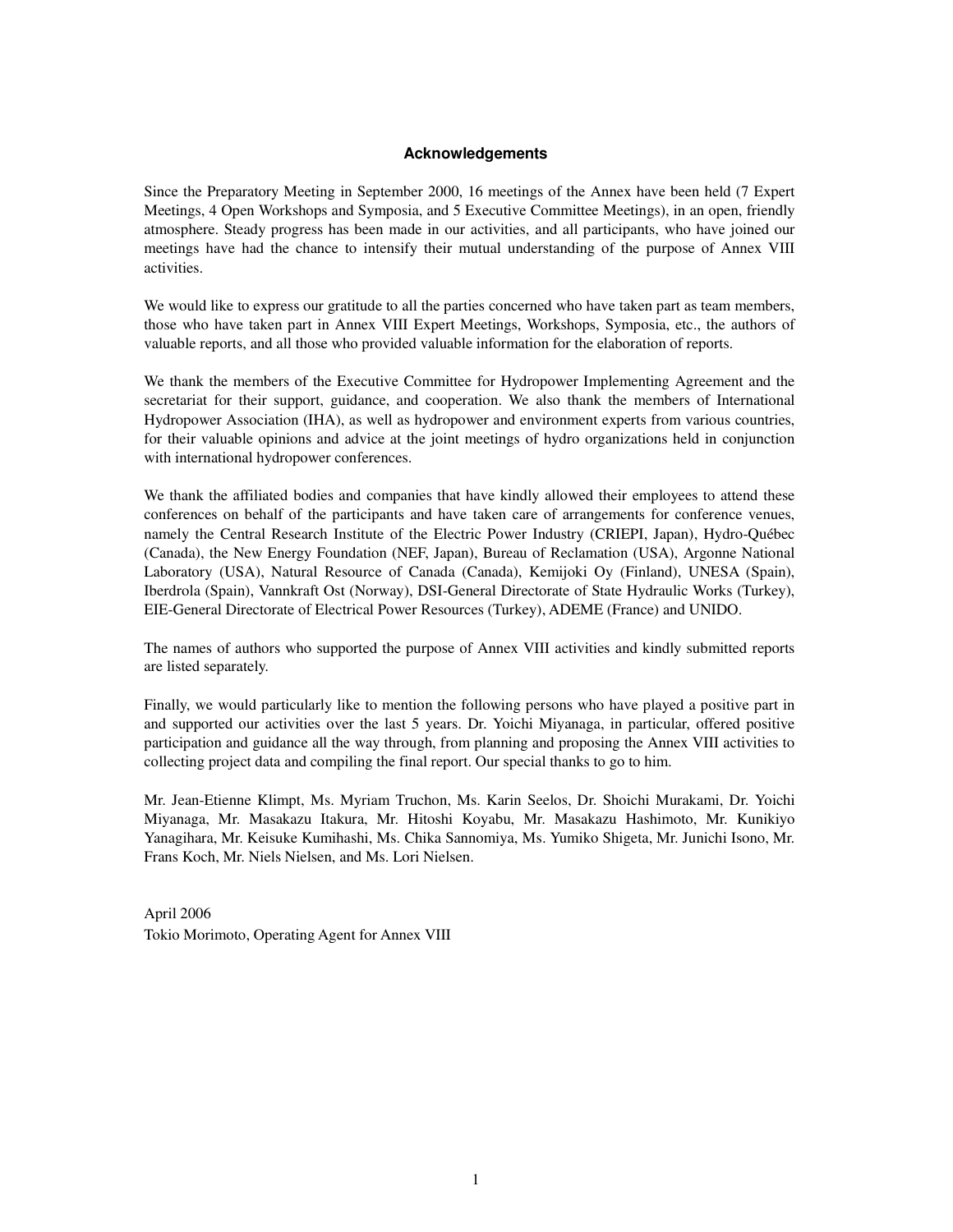#### **Executive Summary**

Annex VIII "Hydropower Good Practices", is one of the task forces established under the IEA Hydropower Implementing Agreement. The objectives of this Annex are to collect "Good Practices" from all over the world with respect to specific measures that bring about favorable results at each stage of planning, constructing, and operating hydropower projects. These aim to avoid negative social and environmental impacts in implementing new hydropower projects and maintaining and managing existing hydropower plants and also to optimize the positive outcomes obtained and provide balanced and objective information to all the stakeholders including people who are directly affected by the projects.

In selecting and collecting the examples of Hydropower Good Practices, the term "Good Practice" is defined as cases in which the mitigation measures taken contributed to resolution of environmental or social problems associated with hydropower projects, as well as cases in which hydropower projects produced social and environmental benefits. As the hydropower projects inherently take many forms, Good Practices are found in a wide variety of forms. Therefore, a classification system based on 15 key issues was selected which included biophysical and social-economic problems related to construction and operation of hydropower plants as well as sharing of incidental benefits. This became the criterion for selecting and collecting cases. The cases collected on this basis were edited not only by participants in Annex-VIII activities and Executive Committee members of the Hydropower Implementing Agreement, but also by persons involved in hydropower industries in each country who endorsed the purposes of this activity and provided voluntary cooperation in order to prepare a Good Practice Report for each project. The format of these reports has been standardized so that readers can easily acquire the necessary information to understand the outline of the projects and Good Practices associated with them. In addition, the effect of mitigation measures and benefits was highlighted by using specific numerical values as well as including critical comments on the projects from third parties. The number of Good Practice Reports assembled and prepared in such a way reached 60, collected from 20 countries worldwide. Despite some regional bias, favoring certain countries and continents, this is the first report in which so many cases of Good Practice have been systematically collected from all over the world.

The contents of the Hydropower Good Practices reports have been found to vary greatly. This indicates that the groups that implemented the projects faced many environmental and social problems with respect to hydropower development, and made significant efforts to realize responsible hydropower development by acceptable methods. For biophysical problems, items related to proper assessments and evaluations such as "implementation of environmental impact assessment" and "participation of experts" were given as major success factors. For socio-economic problems, items related to partnership with regional communities such as "consultation with stakeholders" and "participation of local residents in decision making process" were given as major success factors. Additionally, the appropriateness and reality of these items were verified by evaluating the collected Good Practices against recommendations for making existing and planned hydropower plants environmentally and socially acceptable, as outlined in the report of Annex III "Hydropower and the Environment", the predecessor of Annex VIII.

Social, environmental, and economic impacts resulting from hydropower projects depend largely on the natural or social environment of the affected region as well as the factors attributable to the projects themselves, such as their size and location, so these impacts can have multiple aspects. For example,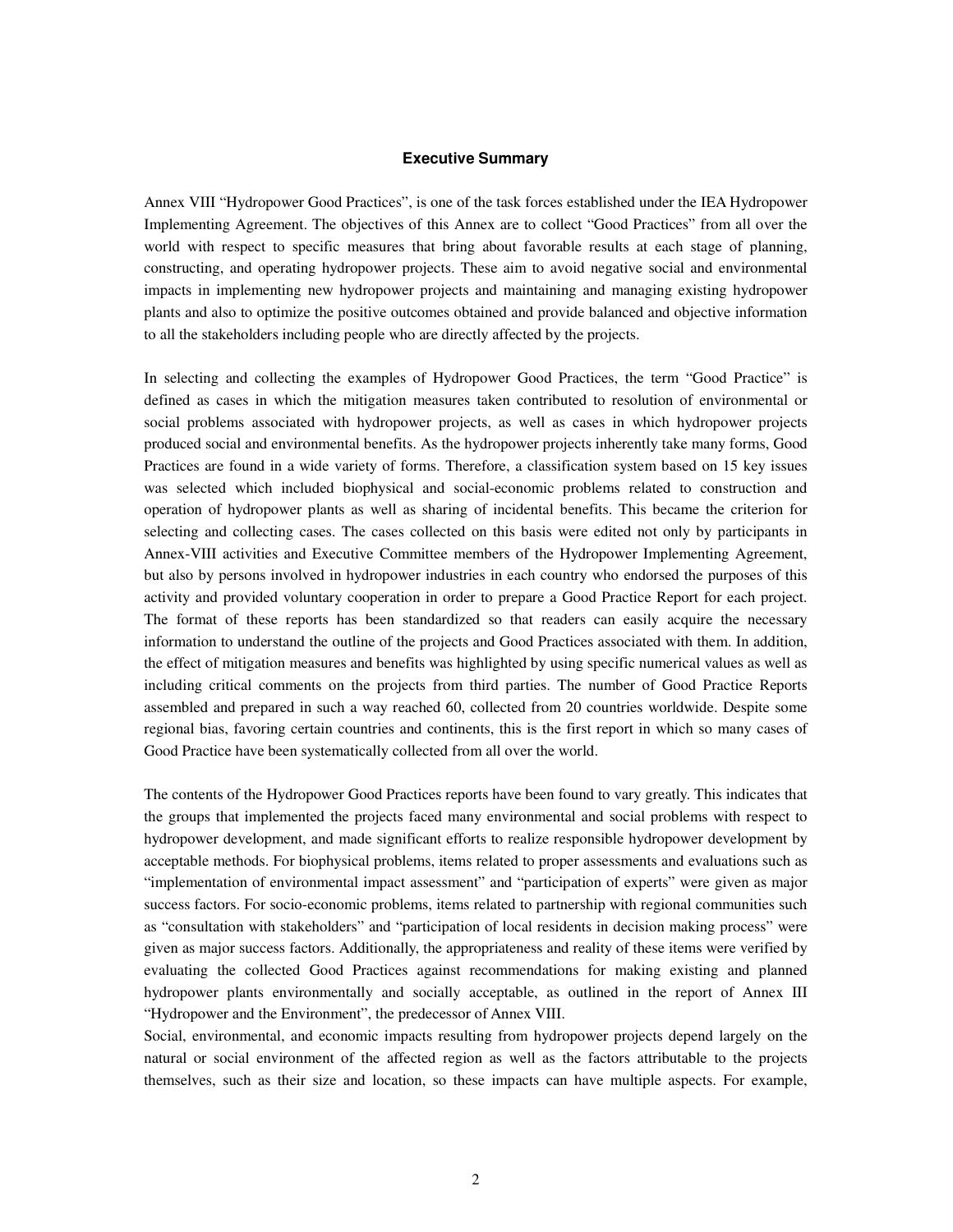among the cases collected, one documents how cool effluent water from a deep layer water intake system impacts agriculture, while another documents how warm effluent water affected reproduction of salmon. Therefore, in selecting mitigation measures to reduce adverse impacts or enhancement measures to optimize positive outcomes, it is important to adopt "tailor-made" measures. These should be suitable for individual, specific cases considering the natural and social environment of the location where projects are implemented, and incorporate the latest technologies and knowledge.

This report covers the methodology used to collect the case histories of Hydropower Good Practice and comments on the outlines and trends identified. The 60 case histories can be found on the CDRom appended to this report.

It is recommended that this report be disseminated to a wide spectrum of stakeholders including developers who implement hydropower projects, governmental organizations, investment institutions, non-government organizations, and regional inhabitants so that the sustainability of hydropower can be evaluated in an appropriate and objective manner.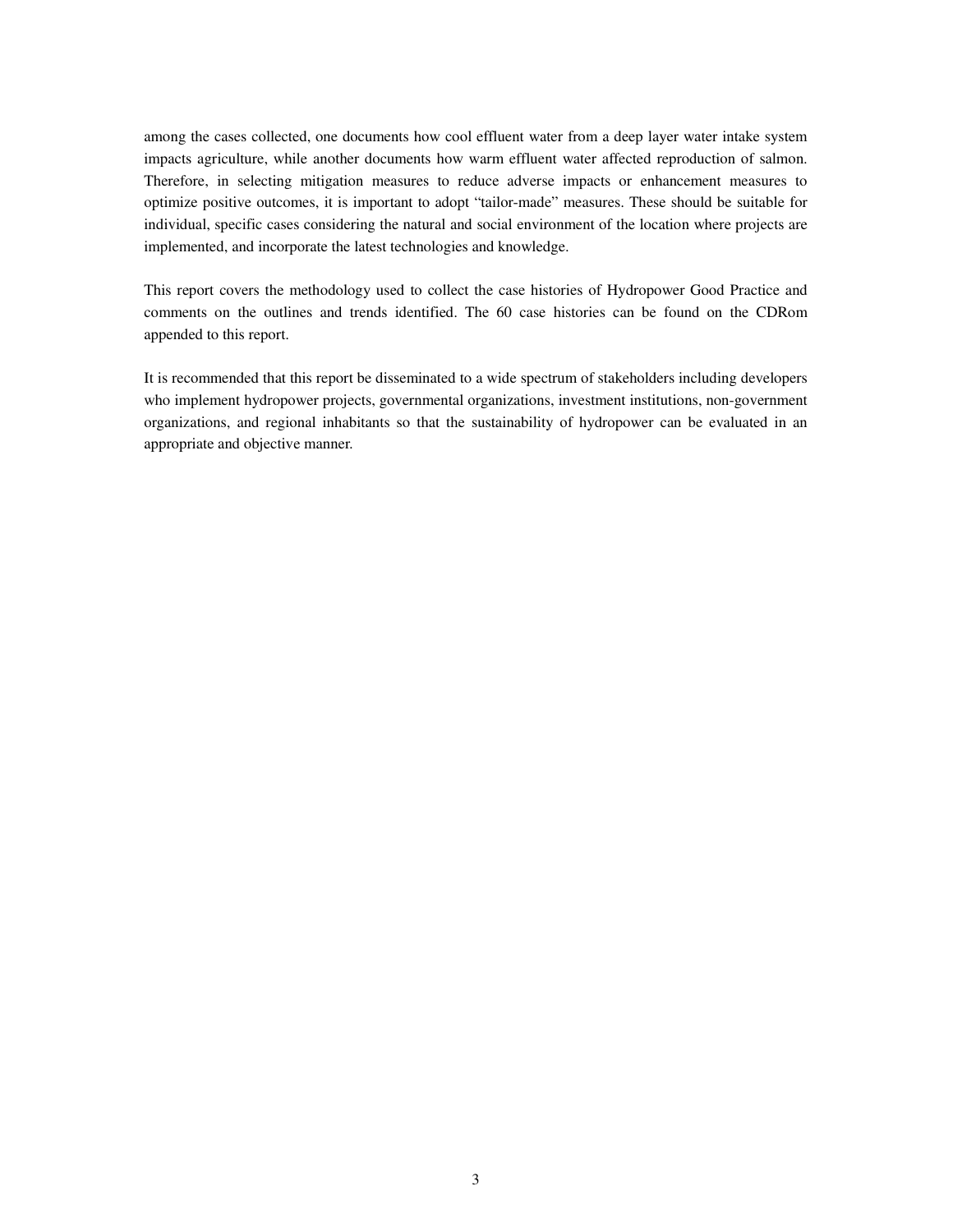#### **1. Introduction**

Water and energy are indispensable for human sustenance. The demand for water and energy on a global scale is forecast to increase greatly in the future, in accordance with population growth and improved living standards. As such, we in the 21st century are required to secure water resources and to introduce renewable energy sources that are environmental friendly. The "Plan of Implementation" adopted at the Johannesburg Summit<sup>1</sup> (September 2002) recommended that renewable energy technologies (including hydropower) should be developed and global shares of renewable energy resources expanded (item19e). Meanwhile, at the 3rd World Water Forum<sup>2</sup> (March 2003), "Water and Energy" were established as a major theme, and the need to develop water resources and contemporary issues concerning hydropower generation were debated. At the "Renewables 2004"<sup>3</sup> conference held in June 2004, the cabinet ministers from more than 150 countries signed a "Political declaration" identifying hydropower generation as one of the renewable technologies "to be substantially increased with a sense of urgency". In October 2004, an UN Symposium on Sustainable Hydropower held in Beijing<sup>4</sup> again called for increased efforts to develop more sustainable hydropower through another declaration expressing an international consensus on the importance of appropriate water resource development.

In industrialized nations, new installations of dams, reservoirs, and hydropower plants are decreasing due to a limited growth in demand for energy and fresh water and an exhaustion of suitably economic sites for hydropower development. In developing countries, conversely, securing water resources to meet with huge increases in fresh water demand for drinking water, irrigation, etc., is an urgent task, and more dams will need to be built. Moreover, these countries lend themselves to the promotion of hydropower development since they have many highly economical yet undeveloped sites and have a tremendous increase in electric power demand. There are also expectations for the development of small-scale hydropower as an isolated power source for remote areas that are far from power grids, as a means of providing electricity for local unelectrified communities. Furthermore, with the Kyoto Protocol having become effective in February 2005, applying the Kyoto Mechanism (especially Clean Development Mechanism (CDM)) to hydropower will be assumed to facilitate hydropower development in developing countries.

Hydropower is a well established technology that uses using water without depleting it. It is the most reliable renewable energy and emits very low greenhouse gases. Yet, there is occasionally debate on the negative social and environmental impacts caused by some hydropower projects. These issues are now broadly understood by the scientific community and the general public. In awareness of these negative impacts, we are required to mitigate these impacts and to promote hydropower development that can be accepted by affected people and society. Based on our experiences and data, we need to clarify, what makes hydropower development sustainable, so that it is both technically and economically attractive as well as socially and environmentally friendly.

 $\overline{a}$ 

<sup>&</sup>lt;sup>1</sup> World Summit on Sustainable Development (Johannesburg, South Africa, August 24<sup>th</sup> to September 4<sup>th</sup>, 2002)

<sup>&</sup>lt;sup>2</sup> The 3<sup>rd</sup> World Water Forum (Kyoto-Shiga-Osaka, Japan, March  $16<sup>th</sup>$  to  $23<sup>rd</sup>$ ,  $2003$ )

<sup>&</sup>lt;sup>3</sup> International Conference for Renewable Energies (Bonn, Germany, June  $1<sup>st</sup>$  to  $4<sup>th</sup>$ , 2004)

<sup>4</sup> United Nations Symposium on Hydropower and Sustainable Development (Beijing, China, October 27th to 29th, 2004)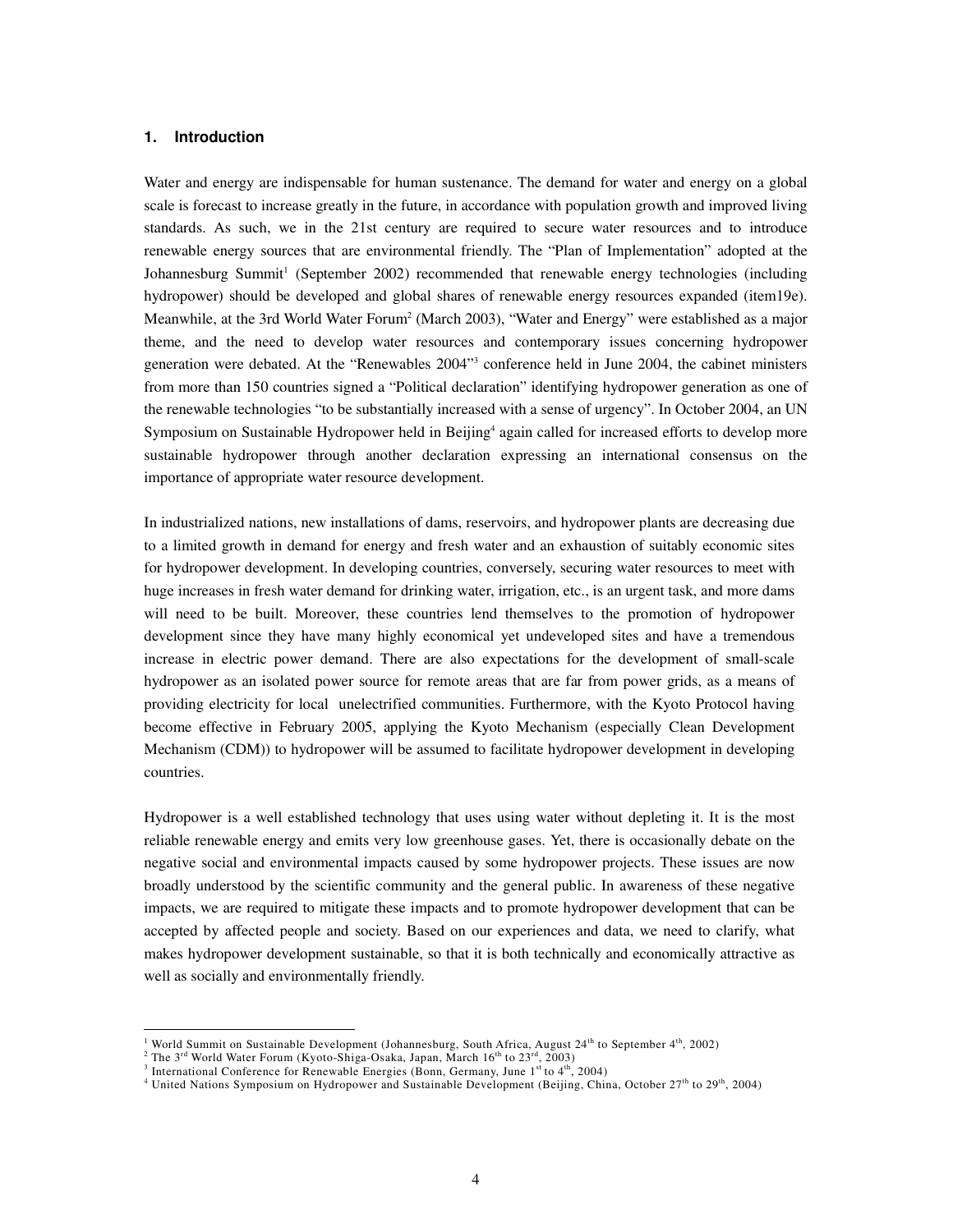Annex III "Hydropower and the Environment", from Phase 1 of the IEA Hydropower Agreement, presents Guidelines<sup>5</sup> that show the impacts of hydropower development on society and the environment, as well as measures for circumventing or mitigating these impacts. It also gives recommendations for improving environmental measures in existing and future hydropower plants. These Guidelines are not only based on outstanding cases oriented to high-level environmental management (Best Practice), but also on rigorous examination of experience acquired by persons in charge of managing environmental issues.

Annex VIII "Hydropower Good Practices" started its activities in September 2000, as a continuation from the outcome of these Annex III activities, and was officially launched in December of the same year. Its objectives are (1) to support diminishing negative environmental impacts and optimizing positive outcomes of hydropower projects, (2) to assist in the mitigation plan of environmental impact assessment, and (3) to disseminate impartial information on successful measures for environmental protection and social benefits in hydropower projects. In order to provide information on the benefits of hydropower, "Hydropower Good Practice Reports" were compiled which summarize solutions to environmental key issues as well as giving examples of the various benefits associated with hydropower development.

These Reports present specific success stories in mitigating environmental and social impacts related to hydropower projects, and specific examples of the various benefits generated by hydropower projects. These specific project examples should provide a useful source of information not only for policy-makers, decision-makers, developers, local residents, non-governmental organizations, and other stakeholders in hydropower projects, but also for the citizens of all over the world.

#### **2. Methodology**

 $\overline{a}$ 

An outline of the methodology adopted by Annex VIII to select the Good Practice Reports is described in the following chapter.

#### **2.1. Definition of Good Practice**

In various countries around the world, a very large variety of hydropower projects have been developed throughout the last century and more will be developed in future. Moreover, the social values which make hydropower development acceptable varies in different countries and regions of the world. Judgments on the value of measures to mitigate negative impacts also differ from country to country and region to region, and will depend on the geographical and socio-political conditions of the project site as well as on the project's scale. Thus, all measures that allow the management of key issues leading to responsible hydropower development in an appropriate and broadly accepted manner are considered in this initiative to be "Good Practice". We have defined "Good Practice" in the current perspectives as follows.

<sup>5</sup> Hydropower and the Environment: Present Context and Guidelines for Future Action (May 2000 IEA Hydropower Agreement Annex-III)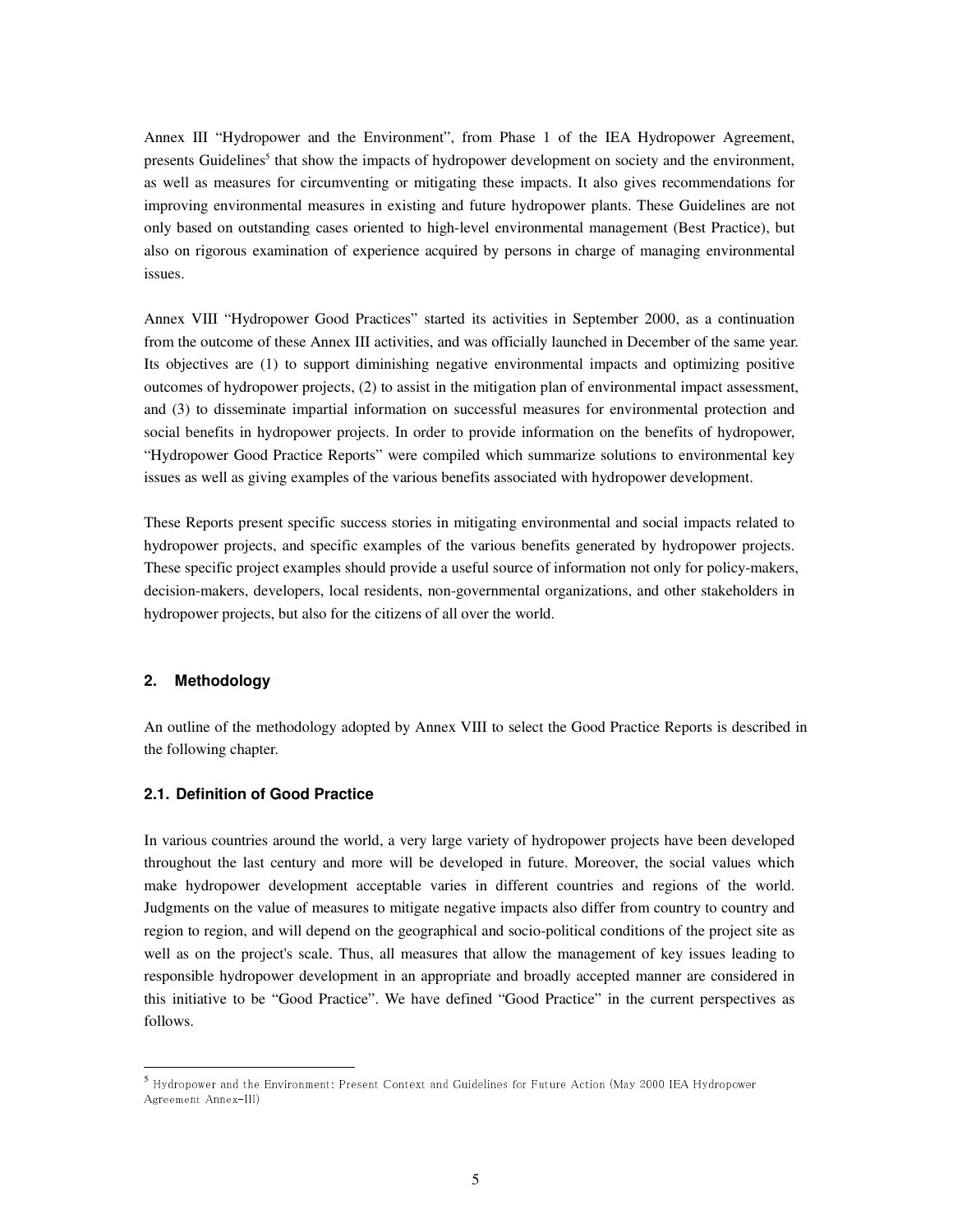- (1) Practices where environmental and social problems were resolved successfully as a result of mitigation measures
- (2) Practices that provided social and/or environmental benefits through hydropower development

The term "projects" used here refers to hydropower projects, in which Good Practices were adopted, as distinct from Good Practice itself.

#### **2.2. Classification by Key Issues**

Good Practice in hydropower projects can take a manifold variety of forms. We decided to examine environmental impact mitigation measures in their relationship to six main biophysical issues and four main socio-economic issues. These biophysical and socio-economic issues were identified through a comprehensive five-year study in "Hydropower and the Environment: Present Context and Guidelines for Future Action", the outcome of Annex III activities in Phase 1. Besides these mitigation challenges, we also focused on the various benefits that hydropower projects can provide in addition to power generation, and examined these benefits as Good Practice from a social perspective. The following table shows the fifteen key issues drawn from the debate.

|   | Categories                      |    | Key Issue                           |
|---|---------------------------------|----|-------------------------------------|
| A | <b>Biophysical Impacts</b>      |    |                                     |
|   |                                 | 1  | <b>Biological Diversity</b>         |
|   |                                 | 2  | <b>Hydrological Regimes</b>         |
|   |                                 | 3  | Fish Migration and River Navigation |
|   |                                 | 4  | Reservoir Sedimentation             |
|   |                                 | 5  | <b>Water Quality</b>                |
|   |                                 | 6  | Reservoir Impoundment               |
| B | Socio-Economic Impacts          |    |                                     |
|   |                                 | 7  | Resettlements                       |
|   |                                 | 8  | <b>Minority Groups</b>              |
|   |                                 | 9  | <b>Public Health</b>                |
|   |                                 | 10 | Landscape and Cultural Heritages    |
| C | Sharing of Development Benefits |    |                                     |
|   |                                 | 11 | Benefits due to Power Generation    |
|   |                                 | 12 | Benefits due to Dam Function        |
|   |                                 | 13 | Improvement of Infrastructure       |
|   |                                 | 14 | Development of Regional Industries  |
| D | Non-Categorized                 |    |                                     |
|   |                                 | 15 | Others                              |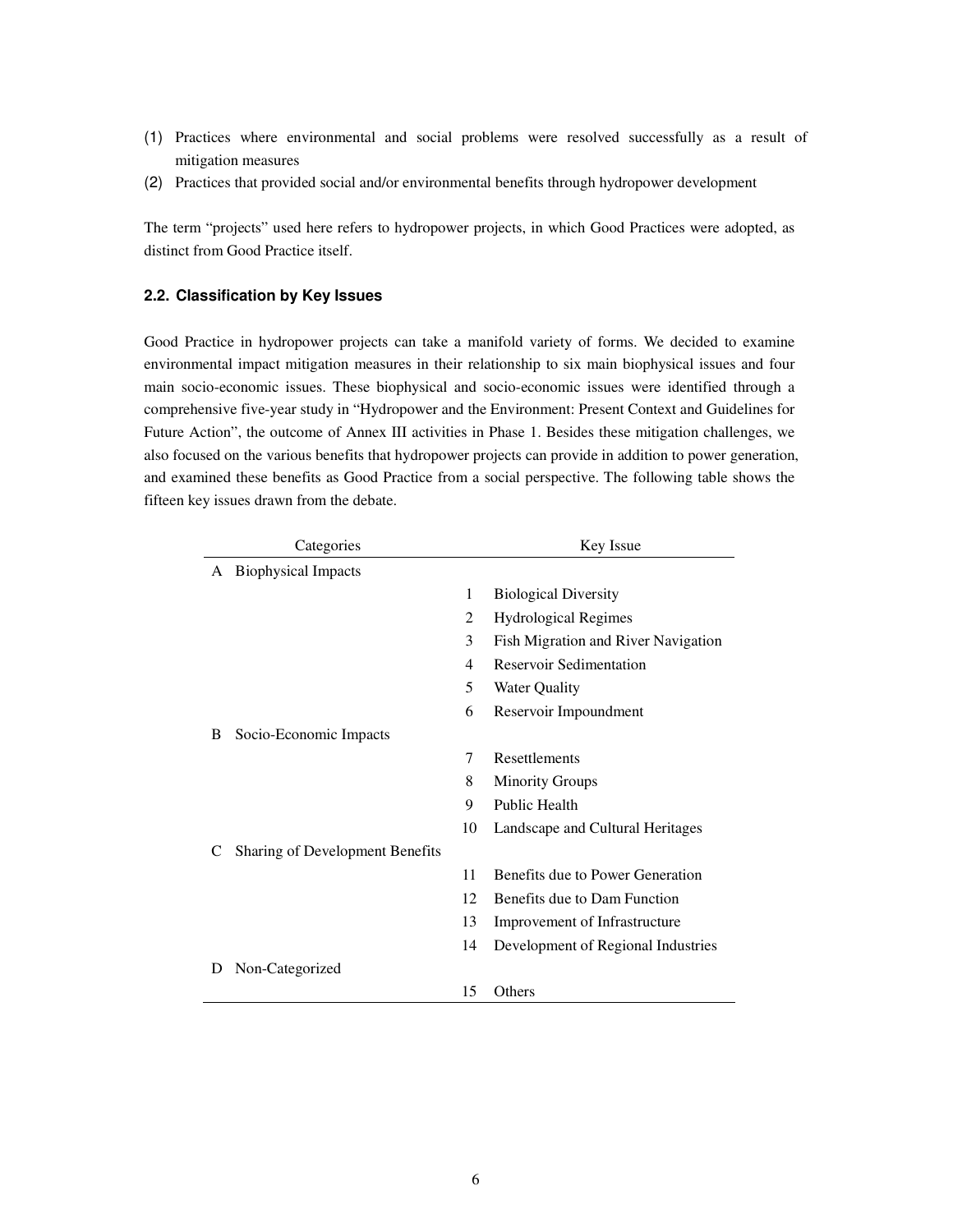#### **2.3. Model Format of Good Practice Reports**

Since Good Practice has multiple facets, it would not be appropriate to define or introduce it in a uniform manner. Nevertheless, from the reader's point of view, a certain uniformity of format is desirable to facilitate understanding, coherence and comparisons. Having this in mind, the working group decided to use the following Model Formats to collect information in a systematic and rigorous way.

| Mitigation Type Good Practice Report  | Benefit Type Good Practice Report |
|---------------------------------------|-----------------------------------|
| <b>Key Issues</b>                     | <b>Key Issues</b>                 |
| Keywords                              | Keywords                          |
| Abstract                              | Abstract                          |
| 1. Outline of the Project             | 1. Outline of the Project         |
| 2. Features of the Project Area       | 2. Features of the Project Area   |
| 3. Major Impacts                      | 3. Benefits                       |
| 4. Mitigation Measures                | 4. Effects of the Benefits        |
| 5. Results of the Mitigation Measures | 5. Reasons for Success            |
| 6. Reasons for Success                | 6. Outside Comments               |
| 7. Outside Comments                   | 7. Further Information            |
| 8. Further Information                |                                   |

#### **2.4. Selection of Good Practice Candidates and Collecting of Good Practice Reports**

Three methods of collecting Good Practice Reports from around the world were followed.

- (1) Reports written and recommended by participants in Annex VIII activities, the IEA Hydropower Agreement Executive Committee Meetings, and other Annex activities.
- (2) Reference searches of academic papers, reports, hydropower-related journals, etc., followed by selection of those highly acclaimed as Good Practice internationally, domestically, or regionally, and direct requests for cooperation to the relevant authors or competent bodies.
- (3) Introduction of Annex VIII activities at international conferences related to hydropower, for example, Hydro 2005 and Waterpower, through the experts' meetings before conferences, workshops, poster galleries, etc., and indirect requests for cooperation.

For Asia and Oceania, method (2) was adopted. For other regions, methods (1) and (3) were mainly followed. All the Good Practice Reports collected in this way were written and submitted on a voluntary basis.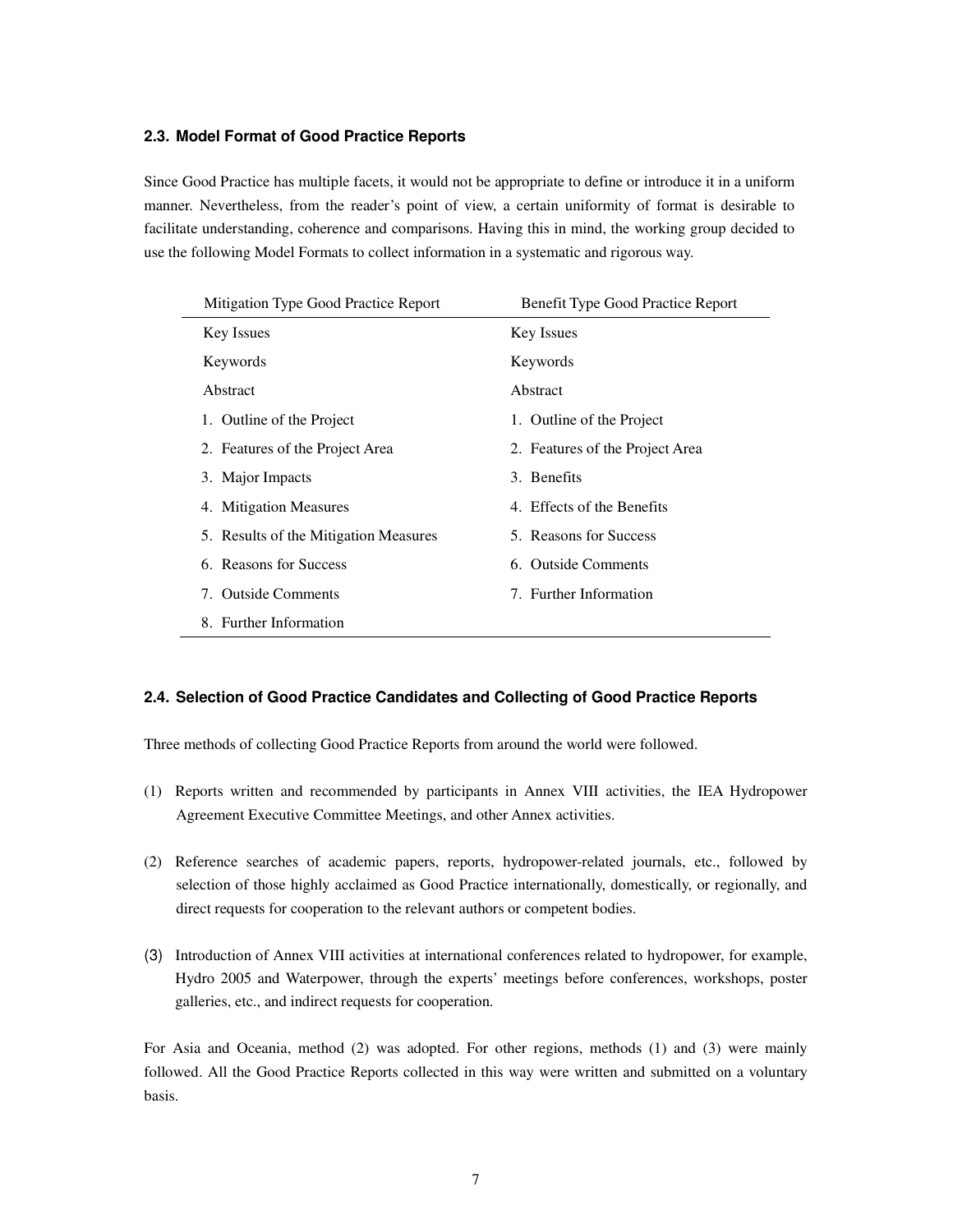#### **2.5. Quality Assurance of Good Practice Reports**

A number of methods were adopted to ensure a high level of quality and reliability of the submitted Good Practice reports. Peer reviews by experts in hydraulic power and interviews with the authors considered the essential items forming the content of the Good Practice Reports. Materials and comments from third party organizations were published as appropriate.

Furthermore, as a means to obtain a suitable external quality assurance review for the Good Practice Reports, three Workshops were held at international conferences related to hydropower from the second half of 2003. The Good Practice Reports that had already been compiled at the first draft stage were introduced and critical views of the workshop participants were sought. From this input, necessary additions and amendments were made that improved the quality of the reports.

#### **3. Outlines and Trends in Good Practices**

During our activities over a period of about 5 years, we were able to obtain and edit 60 Good Practice Reports from 20 countries worldwide. These reports describe various benefits or mitigation measures related to environmental and social issues, and are all highly interesting. Within this chapter, we will summarize trends that have been identified through analysis of the Good Practice cases presented in the Appendix to this report.

Table 1 gives a list of the Good Practice Reports, while Figure 1 shows the location of the projects. The projects in Table 1 are classified under Key Issues and include Project Name, Country, Good Practice Subjects, Project Types, Phases of Good Practice Implementation, Sub Key Issues, Climate, and Reasons for Success. A detailed description of the projects can be found in the appended CD-ROM.

#### **3.1 Trends vis-à-vis Regions and Topology**

The following trends emerged through the analysis of the 60 Good Practice Reports collected from 20 different countries.

- Viewing the Good Practice Reports in terms of their regional distribution, 48 cases, 80% of the total were from Asia (including Japan) and North America, but few from Europe, Africa, South America and the Middle East. There were also many reports from OECD Member countries (46 cases, 77%), but few from non-Member countries. No reports were received from Russia, Eastern Europe, or Central America.
- Based on Koeppen's climate classification**,** many Good Practice cases are located in temperate climates (40 cases, 67%), but few from tropical or continental climates.

Although there was a geographical bias with respect to the provenance of the Good Practice Reports, this is the first systematic effort to compile data on so many cases of Good Practice from various parts of the world.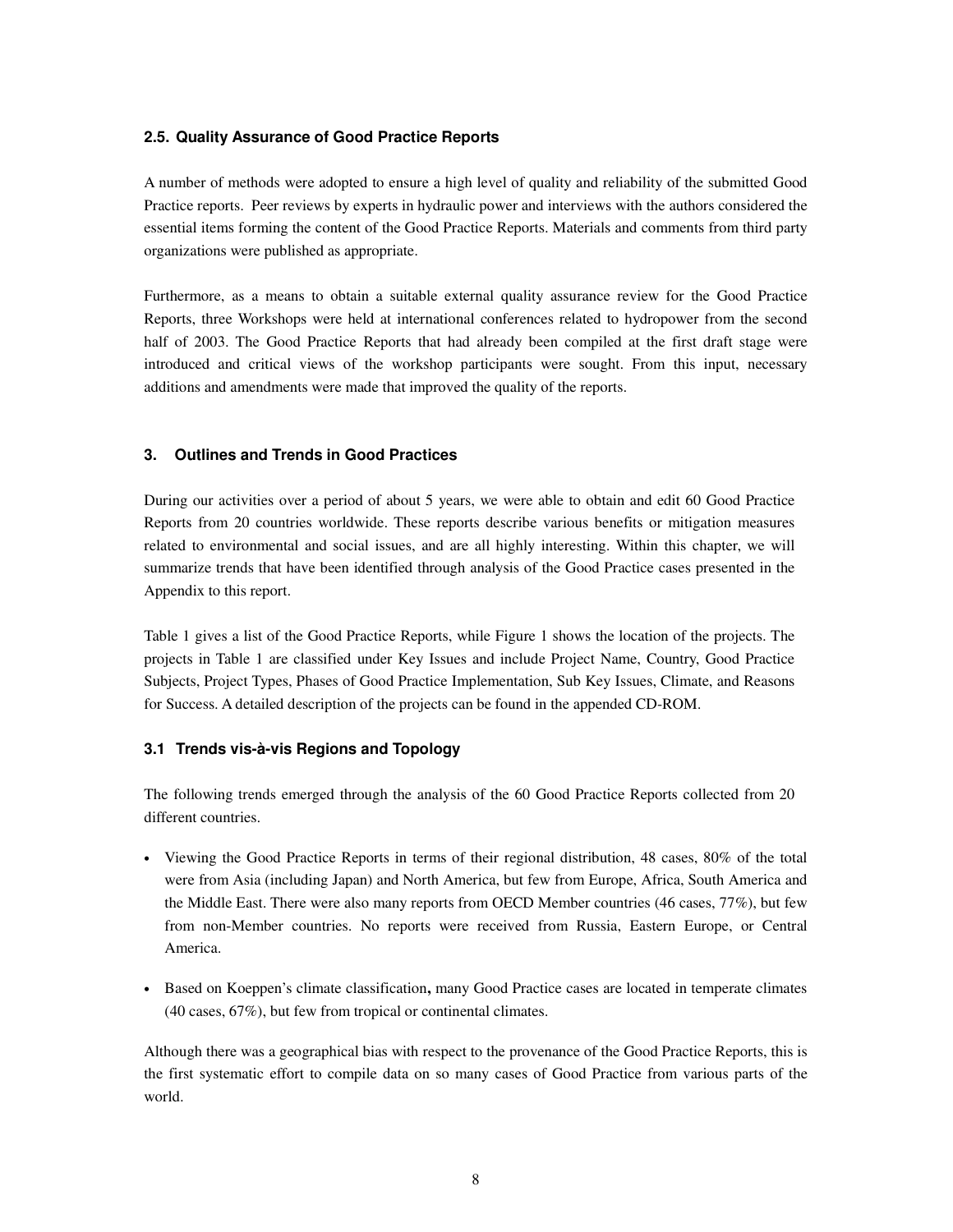#### **3.2 Trends observed for each Key Issue**

The collected Good Practice Reports were classified into one of 15 pre-determined Key Issues, depending on their principal content (Major Impacts and Mitigation Measures, or Benefits and their Effects). As far as possible, we also attempted to define Sub Key Issues for reports that had a secondary content. All in all, we successfully collected Good Practice Reports for all of the 15 pre-determined Key Issues, which fall in one of the following three categories: (a) biophysical impacts, (b) socio-economic impacts or (c) sharing of development benefits.

#### a) **BIOPHYSICAL IMPACTS** (Key Issues 1-6)

#### **Biological Diversity** (KI-1)

- In cases classified under "Biological Diversity", many cases were associated with recent projects which were relatively large-scale and included pumping projects.
- The following are the major measures taken to avoid loss of biodiversity.
	- Understanding the influence of the project on the surrounding environment, and selection and implementation of appropriate conservation measures based on the environmental impact assessment
	- Restricting the impacts on the ecosystem by constructing various types of structures underground
	- Regeneration of vegetation by planting
	- Conservation of a river ecosystem by maintaining flows capable of maintaining the river
	- Implementing measures to prevent invasion of foreign species throughout the duration of projects ,including the construction period
	- Follow-up studies after the measures are taken and evaluation of their effectiveness
- As a specific example, a construction period was limited to the 4-month non-nesting period in a year to protect reproductive activities of large resident raptors. (Okutadami & Otori Expansion Hydropower Project, Japan).

#### **Hydrological Regimes** (KI-2)

- In many cases classified under "Hydrological Regimes", the measures taken were as a result of recent requests from stakeholders after several decades of project operation.
- The following are the major measures taken to mitigate the influence of changes in hydrological regime.
	- Recovery of a river ecosystem by keeping flow rates required for river maintenance
	- Reservoir management considering the influence on local stakeholders
	- Raising and maintaining river levels by installing weirs around estuaries
	- Follow-up studies after the measures are taken and evaluation of effectiveness
- As a specific example, an investigation to determine the hydrological regime capable of maximizing hydropower took into account the flow rate and water temperature suitable for the life cycle of Atlantic Salmon (Oncorhynchus spp.) (Ulla Forre Hydropower Project, Norway).

#### **Fish Migration and River Navigation** (KI-3)

• For cases of fish migration, methods of upstream/downstream transportation and prevention of ingress at power intakes were documented.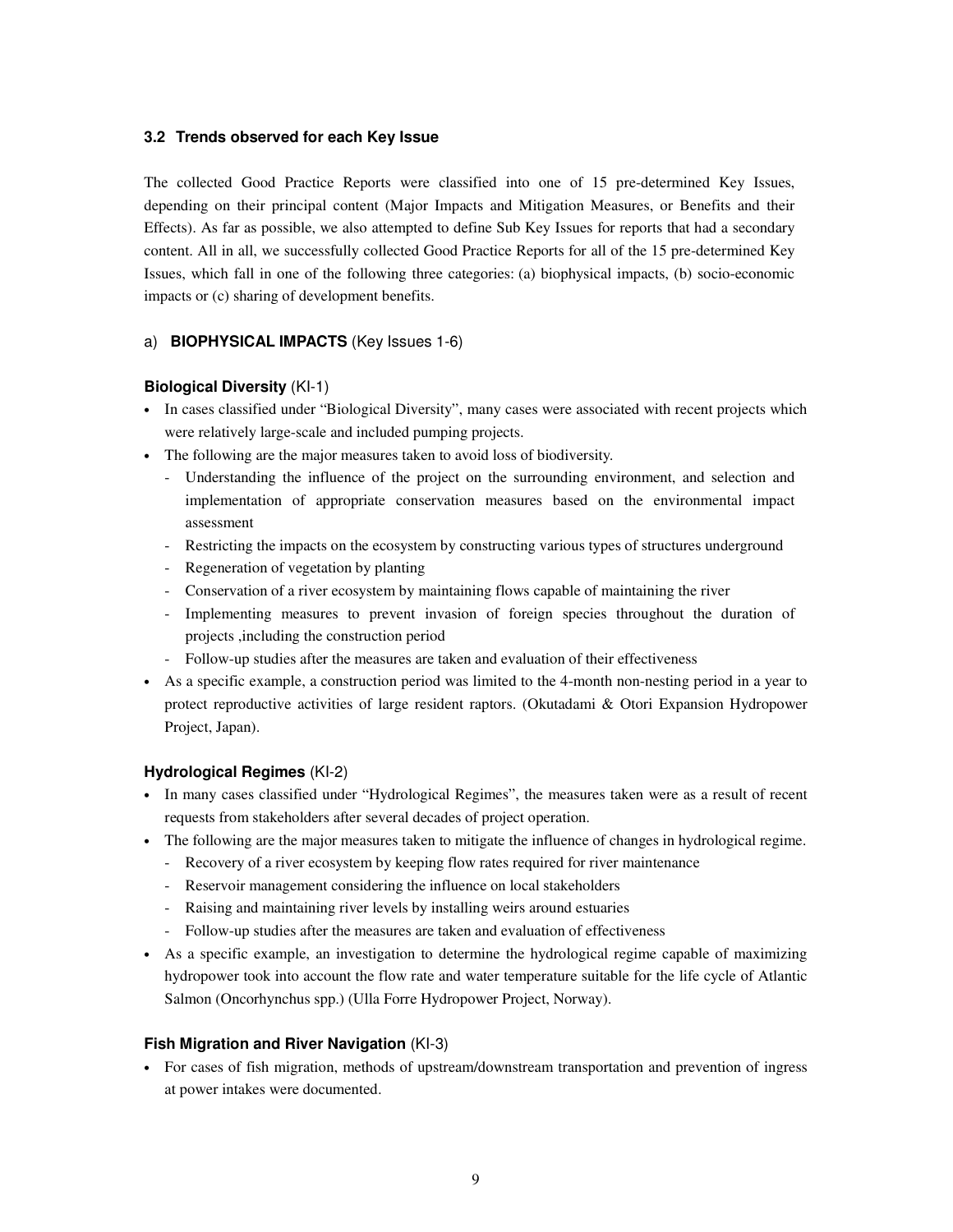- The following are the major measures taken to promote fish migration and to reduce mortality rates and damage to fish which pass through hydraulic turbines or spillways.
	- Installation of a fishway in an existing dam, and implementation of measures to attract fish with a sodium lamp
	- Installation of measures to direct fish at the intake (acoustic type, mercury lamp)
- As a specific example, mortality rates of fish caused by passing through hydraulic turbines were lowered by installing a screen for sorting out fish entering the intakes and returning them, through a bypass pipe, to the river. (Puntledge Power Plant, Canada).

#### **Reservoir Sedimentation** (KI-4)

- In terms of regional distribution, cases classified under "Reservoir Sedimentation" were mainly limited to small-scale reservoirs in Asia.
- The following are the major measures taken to reduce or eliminate sediment flowing into reservoirs.
	- Reduction of sediment by constructing flood bypass tunnels going around a reservoir
	- Construction of small-scale weirs to trap earth and sands and subsequent removal by dredging.
- As a specific example, a "sand scouring procedure in case of flood" was adopted to reduce the influence on the downstream river environment. This closely duplicated the natural state where earth and sand flowing into the reservoir were discharged from the sand scouring facility (Dashidaira Dam, Japan).

#### **Water Quality** (KI-5)

- The largest number of cases (10) were collected on the subject of water quality. Mostly they were related to the operational stages of a project, rather than the planning or design stages.
- The following are the major measures taken to improve water quality in reservoirs and downstream areas.
	- Temperature control considering the growth of fish by installing selective water intake facilities
	- Reduction in water turbidity by selecting the operation of dams and constructing bypass tunnels
	- Elimination the occurrence of abnormal odor or taste of the water in reservoirs by installing full thickness aeration and circulation facilities
	- Reduction of outbreak of red tide in reservoirs by developing fresh water red tide treatment vessels
	- Treatment of heavy metals discharged from copper mines located upstream of dam
- As a specific example, a fishkill caused by oversaturation of dissolved oxygen which occurred downstream of the spillway could be reduced by modifying the spillway structure and reviewing the operation based on the results of investigations by experts. (Yacyreta Hydroelectric Project, Argentine and Paraguay).

#### **Reservoir Impoundment** (KI-6)

- Cases classified under "Reservoir Impoundment" include an assessment of the impact of dam construction and reservoir impoundment on the environment, conducted by a survey team including experts. The results were reflected in the project plan.
- The following are measures taken to mitigate social and environmental impacts relating to impoundment of reservoirs.
	- Reductions in the scale of regulating reservoir levels and preservation of wetlands by maintaining appropriate water level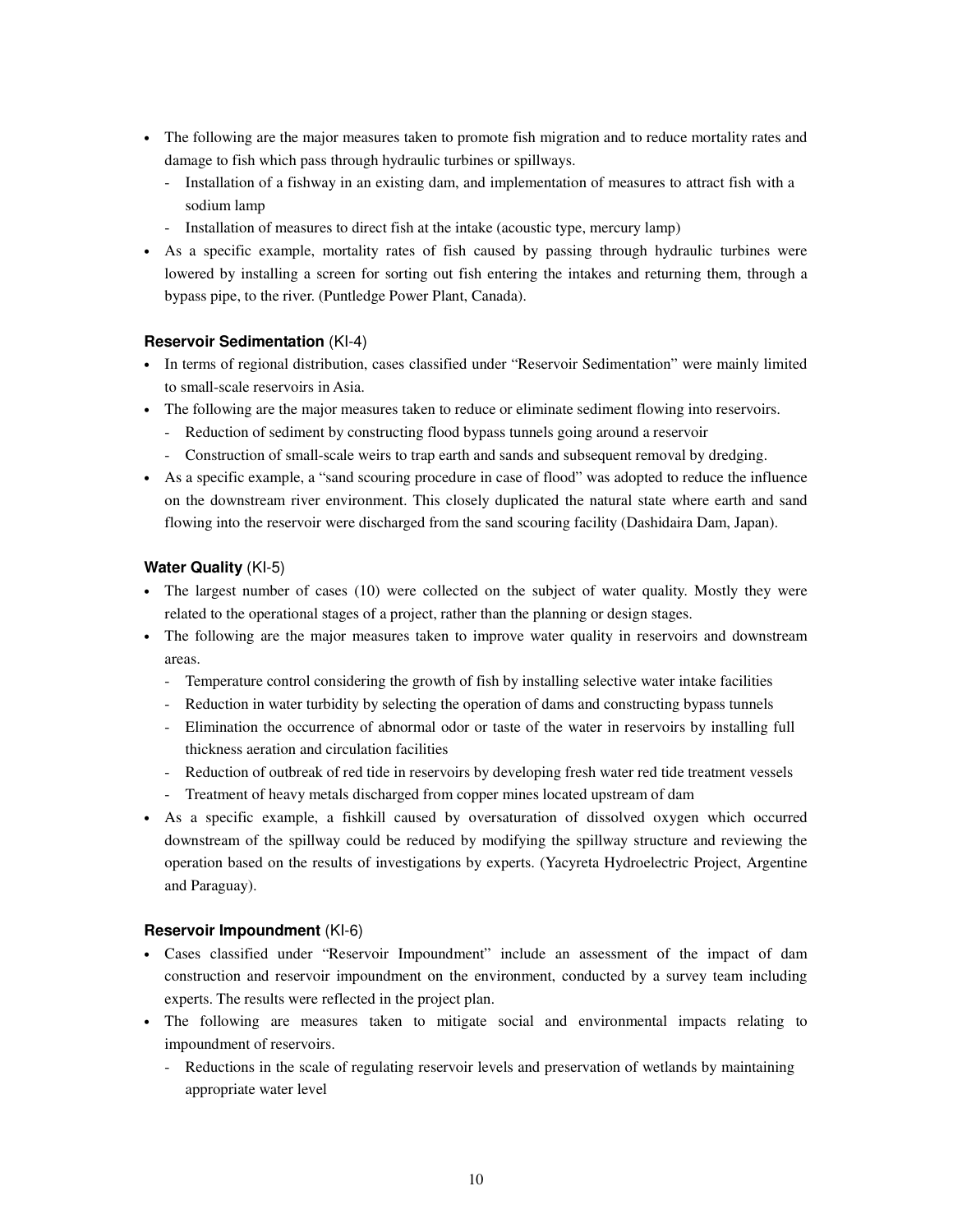- Comparison of alternative reservoir water level reductions reflecting the results of environmental research.
- As a specific example, a new biotope has been created through impoundment in reservoirs, with the result that biodiversity is preserved. This case is from the La Grande Complex (Laforge-1, Canada), which is included under the classification "KI-8: Minority Group".

#### b) **SOCIO-ECONOMIC IMPACTS** (Key Issues 7-10)

#### **Resettlement** (KI-7)

- Recent cases classified under "Resettlement" were related to enforced evacuation of inhabitants following implementation of relatively large-scale project in developing countries, including India and Brazil.
- In all the cases, the aim was reconstruction of regional communities and improvement in the standard of living for the displaced residents, with the resettlement programs paying attention to the following points:
	- Securement of employment opportunities so that resettled people may have a sustainable livelihood
	- Maintenance of social infrastructure (roads, water services, communication establishments, schools, hospitals, etc.)
	- Provision of sufficient information to communities and participation by the affected population in the resettlement process

#### **Minority Groups** (KI-8)

- Two cases were collected under "Minority Groups" related to hydropower development in Quebec, Canada, based on the partnership between hydropower companies and the native inhabitants.
- In one case the native inhabitants (Montagnais) planned and implemented hydropower development through a partnership established in collaboration with the hydropower utility to ensure long-term social and economic development of the community (Minashtuk Generating Station).
- In another case, mitigation measures for the native inhabitants, who lost the basis of a traditional lifestyle due to hydropower development (Cree) were implemented by a non-profit organization in which the native inhabitants participated (La Grande Complex (Laforge-1)).

#### **Public Health** (KI-9)

- Two cases classified under "Public Health" were collected covering improvements in public health of community residents in the resettlement program, and ensuring that any danger to community health resulting from the project was properly managed.
- In one case deaths resulting from infectious diseases were substantially reduced by improving various facilities including hospitals and community healthcare centers after resettlement (Chamera Hydroelectric Project Stage-1, India)
- In another case information campaigns for community inhabitants continuous monitoring of water quality and health risk assessment were conducted when a temporary increase in mercury concentration of fish was caused by impoundment of the reservoir (La Grande Complex, Canada)

#### **Landscape and Cultural Heritages** (KI-10)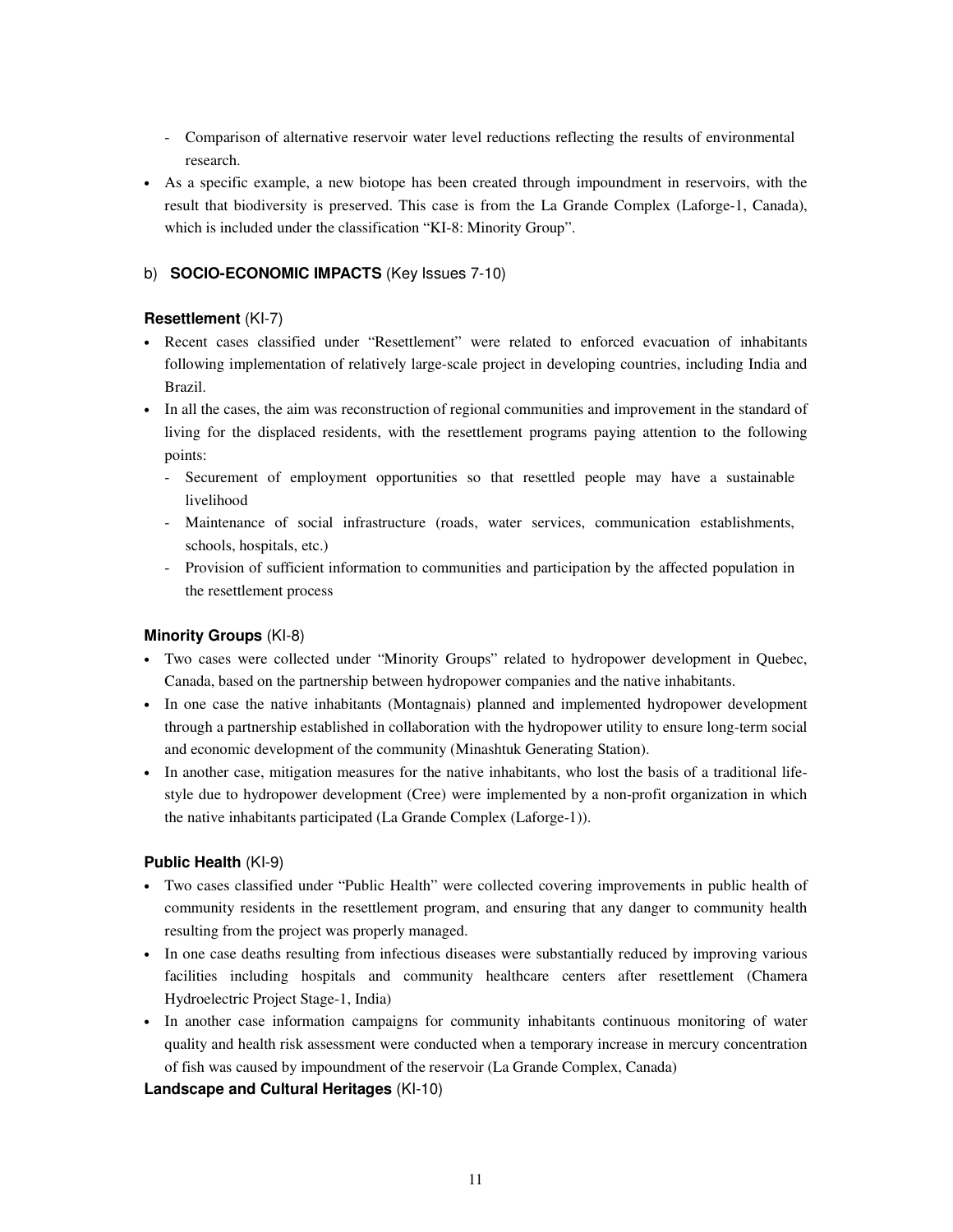- Cases classified under "Landscape and Cultural Heritages" include considerations in the planning and design stages of projects for the protection of surrounding landscape and cultural heritage, prior to new hydropower development, re-development of hydropower plants and repair of facilities.
- The following are the major measures taken to preserve natural beauty over the project area and protect cultural properties with high historic value:
	- Design of power station buildings to conform with the surrounding landscape, on a project specific basis
	- Design of soil dumps by a landscape designer considering the characteristics of surrounding areas
	- Planting of soil dump sites and stone quarries based on the vegetation of the region
	- Keeping the landscape of rivers in a natural environment as much as possible by constructing weirs using natural rocks to adjust the water level, and constructing small islands in impounded areas
	- Restoration of the landscape surrounding an existing waterfall, during dam restoration work
- Other cases relate to protection of cultural heritage in which relics of an ancient civilization were to be submerged by a reservoir. These were preserved following research and excavation by an international research team consisting of experts including archeologists (Border Euphrates Project, Turkey).

#### c) **SHARING OF DEVELOPMENT BENEFITS** (Key Issues 11-14)

#### **Benefits due to Power Generation** (KI-11)

- Cases are included in which electric power supply made huge contributions to communities and national economies.
- Specific examples include continuous development for over fifty years by modifying the basins of four rivers and thoroughly utilizing the water resources (Integrated Hidaka River System Hydropower Development, Japan).
- While the majority of cases classified under this category are related to such large-scale developments, a case of rural electrification using a micro hydropower plant, one of the current topics related to hydropower generation, was included (Mahagnao Micro-hydro Demonstration Project, Philippines).

#### **Benefits due to Dam Function** (KI-12**)**

- Cases were collected of multi-purpose projects including irrigation, flood control, and water supply, which benefited communities and improved the inhabitants standard of living.
- Other cases relate to multi-purpose dams including one where automated groundwater management systems were installed to keep the level of groundwater and the flow rate in a natural condition during construction of a dam. This system was designed to mitigate changes in groundwater level in surrounding areas (Freudenau Hydropower Plant, Austria).

#### **Improvement of Infrastructure** (KI-13)

• A case was collected in which the standard of living of indigenous inhabitants was improved by constructing new roads, interconnecting coastlines with inland areas, and a road network and camps to make hunting easier. Other works included upgrading recreation and sanitation facilities such as water supply and sewerage systems, water service networks and landfills (Saint-Marguerite 3, Canada).

#### **Development of Regional Industries** (KI-14)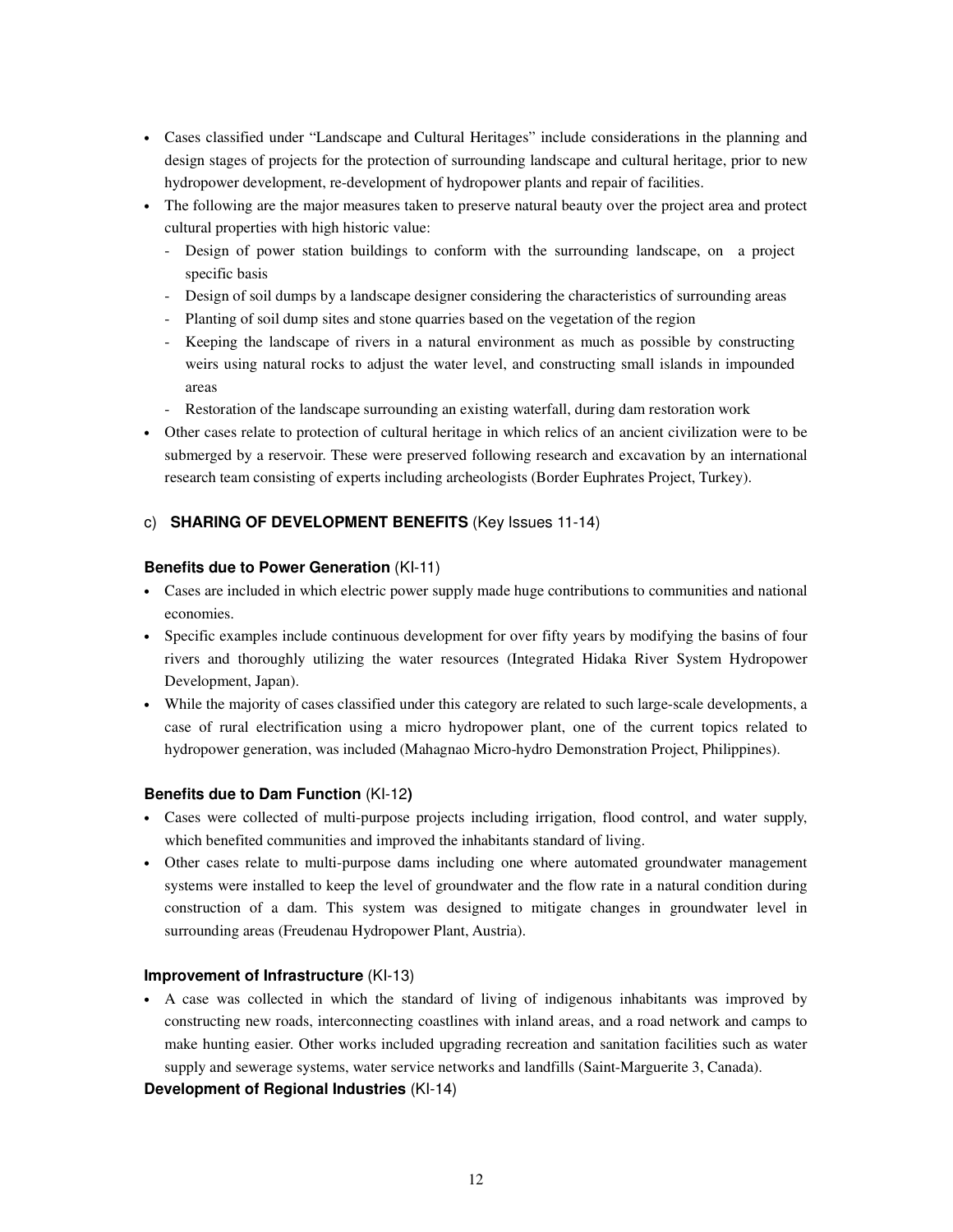- Cases classified under this category include the role of a hydropower plant as a useful resource for communities to provide tourist routes and places of recreation and relaxation. Work included the upgrading of the surrounding environment centering on dams (preservation of the natural environment, construction of recreation facilities, etc.). The local government was responsible for attracting public attention and promoting autonomous and sustainable activities in the reservoir areas.
- Other cases related to tourism businesses include the introduction of a fisheries industry in a reservoir. In this case, the income of inhabitants of the community doubled (Cirata Hydroelectric Power Project, Indonesia).

#### d) **Non-categorized** (Key Issue 15)

#### **Others** (KI-15)

• Cases classified under this category include three that are not applicable to the previous 14 key issues, and cover the effective use of trees cut down during dam construction and driftwood staying in reservoirs.

#### **3.3 Trends in Project Type and Good Practice Implementation Phase**

There have been various arguments as to whether run-off or the hydropower plants with a reservoir place a higher burden on the environment. Generally, the reservoir type has been said to be more detrimental to the environment. However, in the Good Practice cases recorded in this report, many outstanding examples of good practice among hydropower developments with reservoirs (19 cases, 32%) were documented. Multipurpose hydropower development also accounts for a significant proportion of cases (15 cases, 25%).

With regard to the timing of appropriate management measures for biophysical impacts, many of the Good Practice examples have been implemented once the hydropower project entered the operational stage. This is probably because additional environmental improvements were made to relatively older hydropower plants which started operation several decades ago, and when a comprehensive environmental impact assessment system had not yet been established. Nowadays, in new hydropower projects, mitigation and enhancement measures are expected to be devised in the planning stage of development. Specifically for social impact mitigation measures such as "resettlement of local residents" and "protection of minorities", detailed measures are worked out during the project planning phase.

#### **3.4 Trends in Reasons for Success**

The most recurrent reasons cited for success are: "implementation of environmental impact assessment", "consultation with experts", "detailed preliminary surveys", and "appropriate planning and design".

To mitigate socio-economic impacts, "coordination with stakeholders" is frequently cited, while "partnership with local communities and collaboration with NGOs" are among those given particular importance. Some attention is also given to factors such as "participation of local residents in the decisionmaking process". Now, even in developing countries, the days of unilateral development are over, and projects need to be promoted with positive inclusion of the views of local people.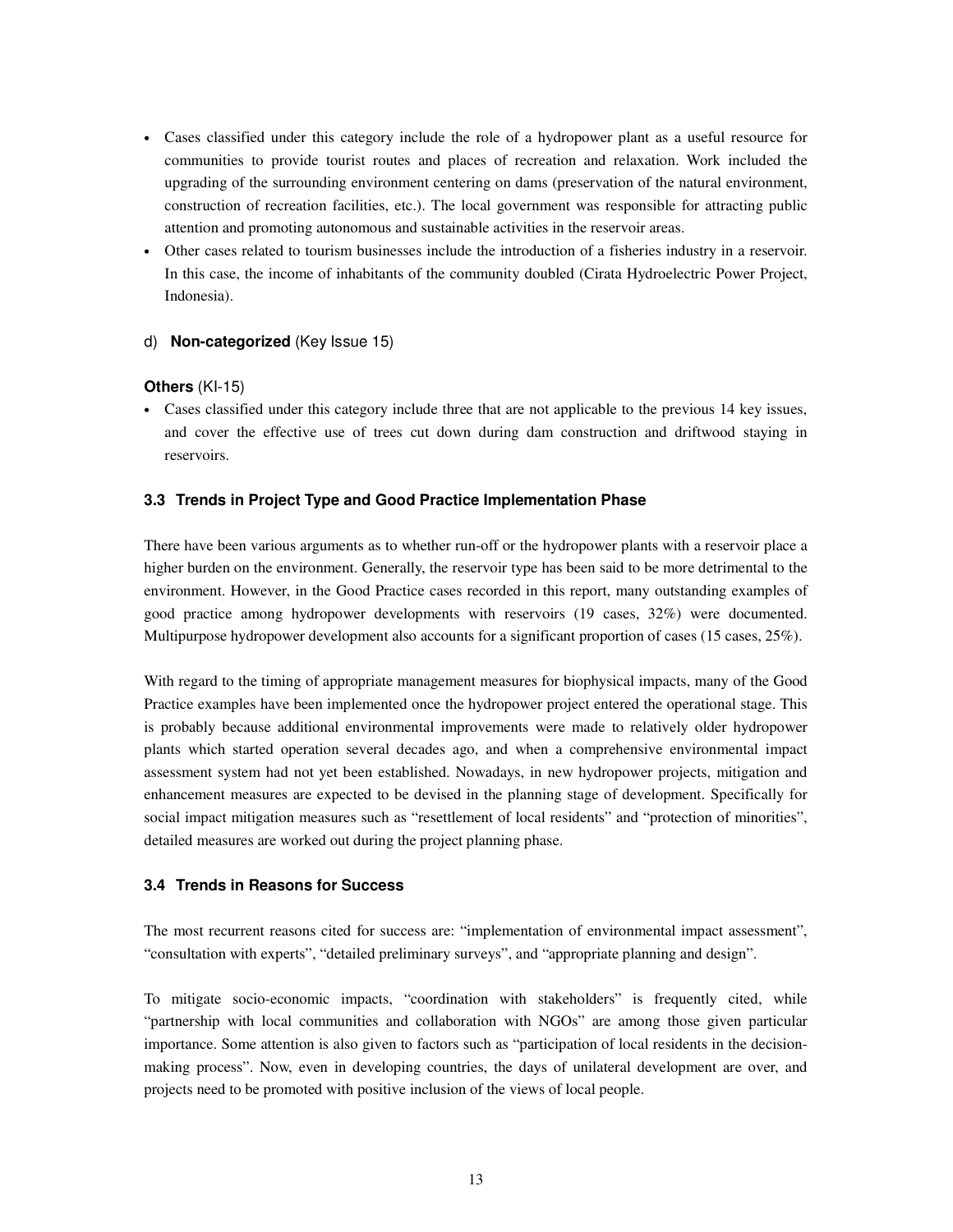In cases concerning Sharing of Development Benefits (KI-11-14), our analysis shows that it is very important to ensure economic spin-offs for the project implementation area.

#### **3.5 Comparison with IEA Guidelines**

The Guidelines drawn up in Annex III of the IEA Hydropower Agreement (Phase 1) identify the principal matters that should be taken into account in order to develop environmentally and socially acceptable hydropower projects in the future. By comparing the collected case studies with these Guidelines, their appropriateness and practicality was examined.

- Good Practice Reports related to Biophysical Impacts (KI-1 to 6) include many cases that corresponded to the following items:
	- Consult Recognized Experts (Recommendation 2-9)
	- Public Participation in EIA (Recommendation 2-14)
	- Ecological Flow (Recommendation 3-9)
	- Follow-Up Programs (Recommendation 4-3)
	- Integrate Local Ecological Knowledge (Recommendation 5-9)
- Good Practice Reports related to Socio-Economic Impacts (KI-7 to 10) include many cases that corresponded to the following items:
	- Public Meetings or Hearing (Recommendation 2-15)
	- Threats to Vulnerable Social Groups (Recommendation 3-3)
	- Inform & Consult Local Communities (Recommendation 5-1)
	- Involvement of affected Peoples (Recommendation 5-5)
	- Resettlement & Rehabilitation Program (Recommendation 5-7)
- Good Practice Reports related to Sharing of Development Benefits (KI-11 to 14) include many cases that correspond to each guideline of Recommendation 5 "Sharing Benefits with Local Communities", especially to the following:
	- Inform & Consult Local Communities (Recommendation 5-1)
	- Economic Spin-offs (Recommendation 5-4)

#### **4. Summary and Conclusion**

To meet the growing demand for fresh water and energy around the world, and particularly in developing countries, we need to make more sophisticated and thorough use of water resources (drinking water, domestic water, irrigation water, industrial water, water for power generation, etc.). Rather than letting river water (which provides the majority of water resources) simply discharge into the sea, increased efforts should be made to allow mankind to benefit from this vital resource. In this context, the need for multipurpose hydropower development can be expected to rise in the coming decades, making the accurate assessment of negative and positive impacts a more complex challenge. Therefore, to ensure sustainable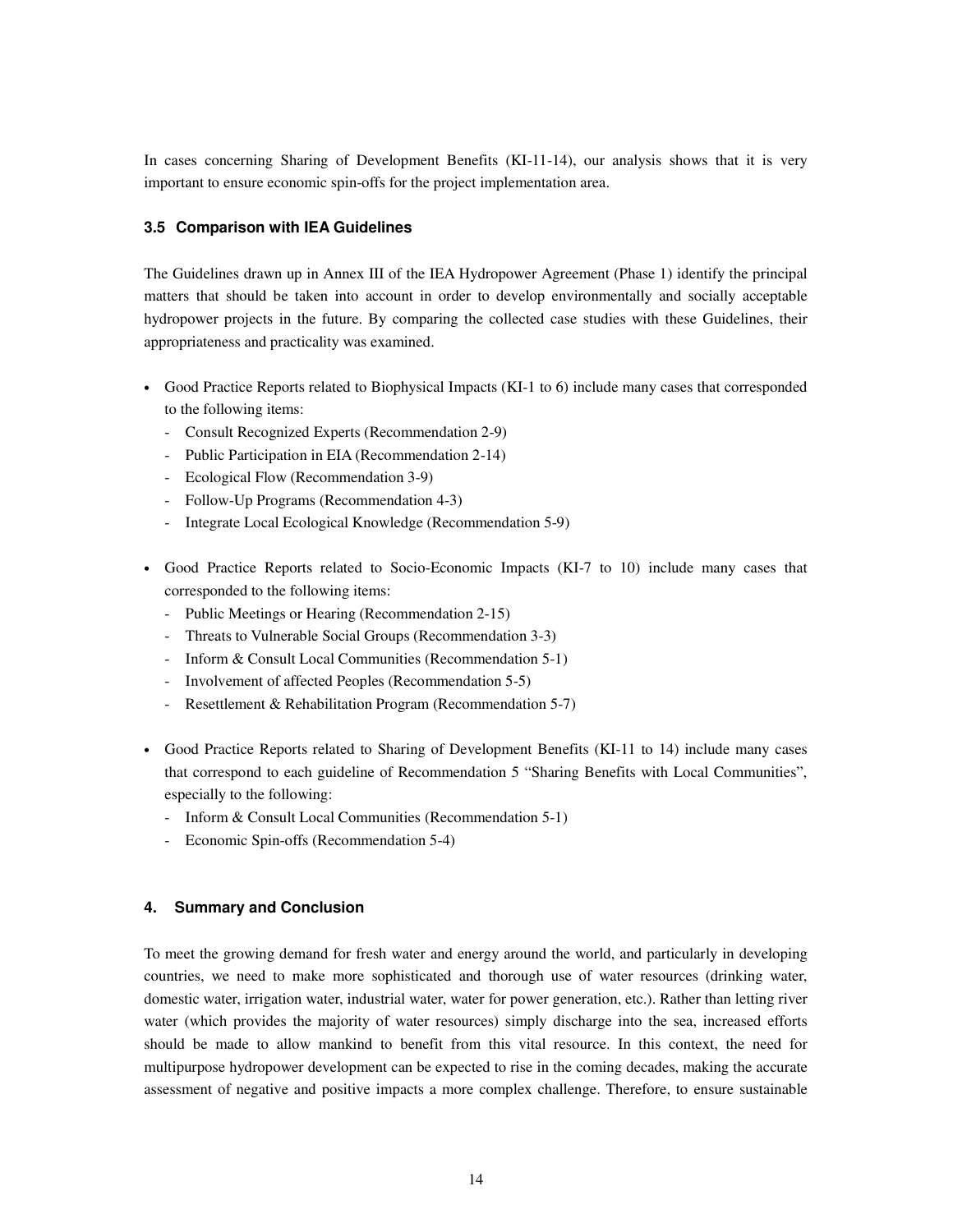development, various mitigation and enhancement measures have to be integrated at the early stages of project planning. Furthermore, appropriate mitigation measures not only for hydropower development that is newly planned and implemented in future, but also for the refurbishment and upgrading of hydropower plants which are currently in operation, need to be devised.

When considering appropriate measures to manage environmental and social issues in future hydropower development, it is important to learn from past experience. Until now, however, there has been a lack of broad-ranging and systematically compiled information on such past cases. This collection of case studies presents specific examples of successful experiences in mitigating negative environmental impact related to hydropower development around the world, as well as specific examples showing a variety of benefits created by hydropower development. Having analyzed 60 Good Practice cases from 20 countries worldwide, it is concluded that effective mitigation measures have been developed and implemented to manage the environmental and social key issues related to these hydropower projects.

The contents of the 60 specific Good Practice cases reveal a wide diversity. Since the environmental, social and economic impacts of hydropower projects differ from country to country and from region to region, depending on the project size and the topographical, environmental and social circumstances of the project site, measures to mitigate negative impacts and to optimize positive outcomes must be project specific. Therefore, it is difficult to elaborate specific standards on a global scale. Rather than simply copying the various impact mitigation measures that have been implemented in the past, it is important to learn from past experience, as well as to add the latest technology and knowledge in devising "tailor-made" impact mitigation and enhancement measures to suit specific circumstances.

#### **5. Recommendations**

Based on the results of the Annex VIII activities, proposals to mitigate negative environmental, social and economic impacts, and increase positive outcomes related to hydropower development will be proposed. These can help enhance the sustainability of new projects as well as projects already in operation or scheduled for refurbishment.

#### a) **Sharing of information on specific Good Practices**

Information on Good Practices in properly addressing adverse environmental, social, and economic impacts associated with hydropower development and optimizing the benefits obtained, should be shared by the hydropower communities around the world and utilized to promote hydropower development in future.

#### b) **Appropriate and objective assessment for evaluating the sustainability of hydropower development**

Information on Good Practices related to mitigating adverse environmental, social, and economic impacts associated with hydropower development, and optimizing the benefits should be utilized to evaluate the sustainability of new and existing hydropower projects in objective terms. This information can then be used to help increase the global share of renewable energy. In other words, this information should be provided to a wide spectrum of stakeholders including government bodies, NGOs, and local residents, and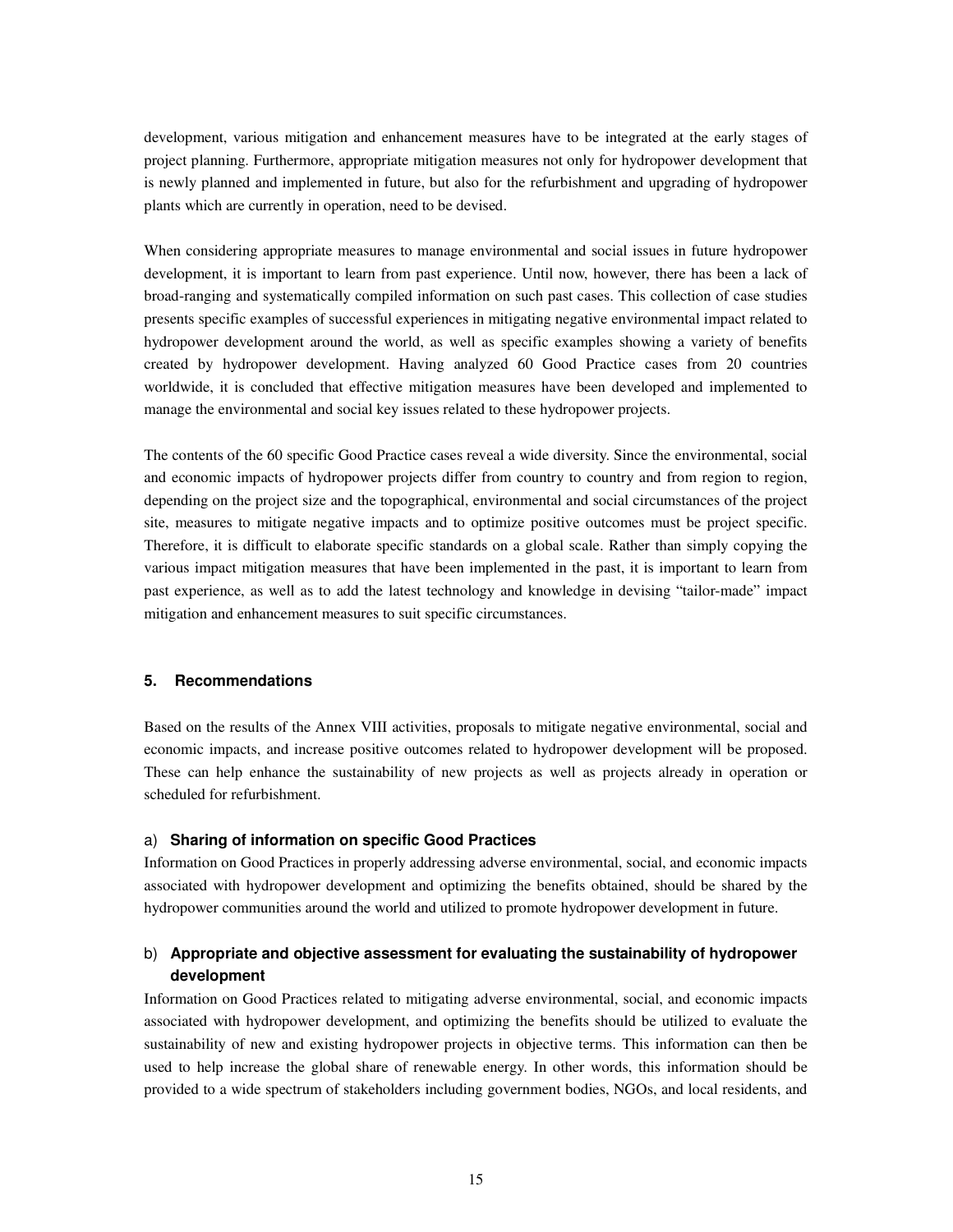should be put to use in objectively evaluating the value of hydropower and forming constructive debate between its proponents and opponents. In particular, measures to mitigate adverse impacts of hydropower development and the benefits associated with hydropower development, which have often not been highlighted in the past, should be duly appreciated.

#### c) **Planning "Tailor-made" measures to mitigate adverse impacts and optimize the benefit**

Environmental, social, and economic impacts resulting from hydropower development differ from country to country and region to region, depending on the size of the project and the topographical and environmental conditions and the social situation. Hence, mitigation and enhancement measure need to be project specific.

#### d) **Promotion of cross-sectoral cooperation**

Recently, reference documents such as guidelines have been published by various organizations. These include national hydropower associations in various countries, international hydropower associations (International Commission on Large Dams (ICOLD), the International Commission on Irrigation and Drainage (ICID), the International Hydropower Association (IHA), etc.), as well as the IEA. In future, it is recommended that cross-sectoral collaboration be strengthened and international standards for objective assessment of hydropower projects be developed. This initiative aims at contributing to the global effort of making hydropower development more sustainable, through the documentation of Good Practices and the highlighting of successful experiences.

#### e) **Future Challenges**

It is desirable that new examples of Good Practices are added and accumulated continually and systematically. This will allow the final report of Annex VIII activities to cover a wider regional area and collect more cases covering the full range of issues. This will overcome the present deficiencies in some areas and enhance the value of this report to users. For example, although sand sedimentation into reservoirs is one of the most urgent issues that require prompt measures all over the world, the collection of cases includes only one example which is related to a small-scale reservoir in Asia. In addition, it is possible to collect cases on subjects and issues not already included in this report. This could include "change in river topography associated with flooding or sand sedimentation" and "outbreak of waterborne infectious diseases", which have already been recognized widely, and cases dealing with contributions towards the reduction of global warming (for example, CDM using hydropower) as a contemporary case related to benefits brought about by hydropower development.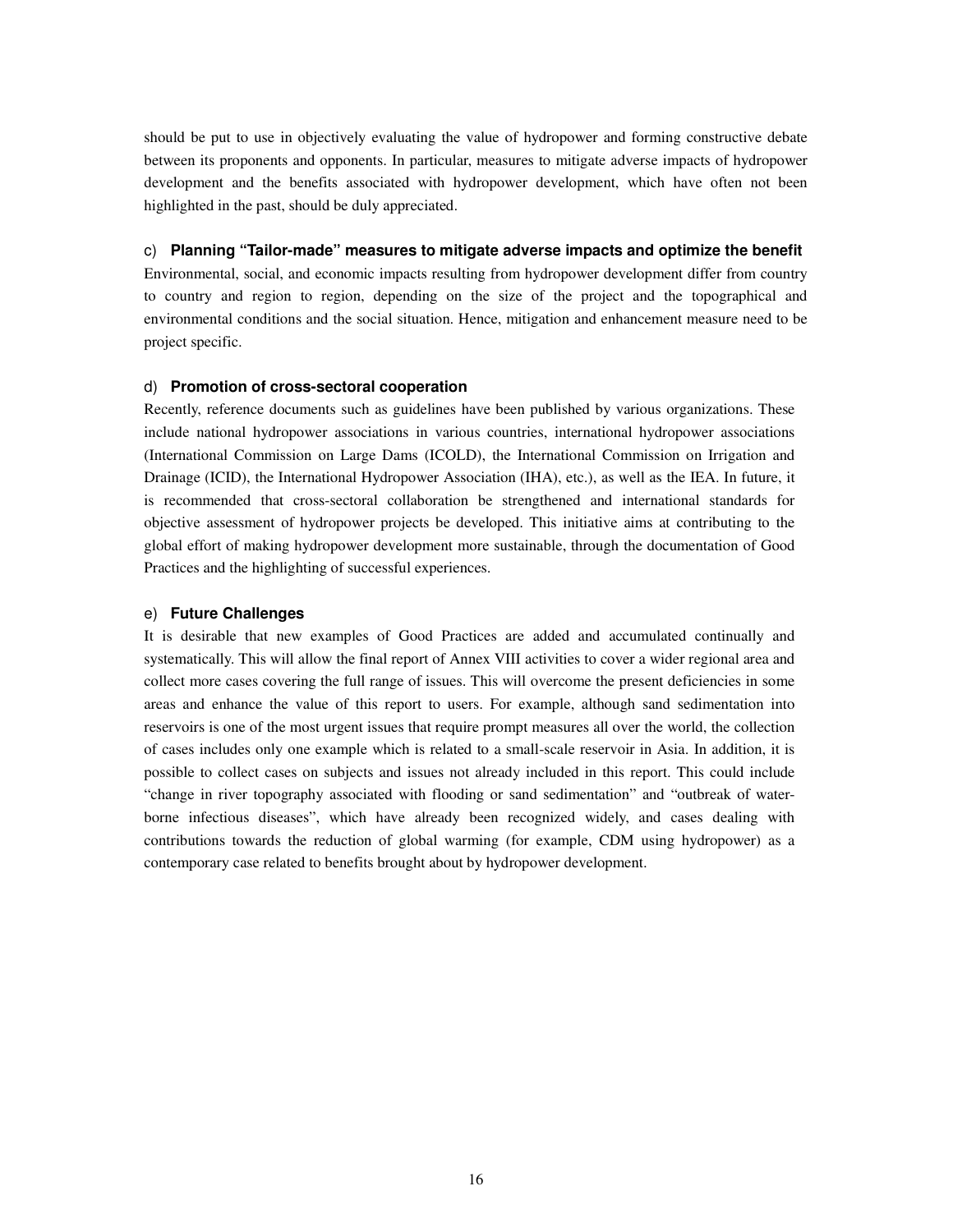| Key Issue & Project Name (*1)                      | Country                 | Main Subject (GP) (*2)                                                                          | Project<br>Type $(*3)$   | GP Phase<br>$(*4)$ | Sub Key<br>Issues | Climate<br>$(*5)$ | Major Reasons for Success                                                    |
|----------------------------------------------------|-------------------------|-------------------------------------------------------------------------------------------------|--------------------------|--------------------|-------------------|-------------------|------------------------------------------------------------------------------|
| KI-1: Biological Diversity                         |                         |                                                                                                 |                          |                    |                   |                   |                                                                              |
| Okinawa Seawater PSPP                              | Japan                   | Ecosystem Conservation Measures                                                                 | <b>PS</b>                | $\rm CO$           |                   | Cf                | Consult Experts                                                              |
| Okutadami & Ohtori Expansion<br>Hydropower Project | Japan                   | Ecosystem Conservation Measures                                                                 | R                        | ${\sf PC}$         | 11                | Cf                | EMS, Proper Design, Adadptive Mnagement                                      |
| 3 Shin-Hannou Substation                           | Japan                   | Afforestation and Revegetation of Construction Site<br>in Harmony with Surrounding Environments | $\rm SS$                 | PCO                | 10                | Cf                | <b>Consult Experts</b>                                                       |
| 4 Tomura PP                                        | Japan                   | Post-Project Investigation of River Ecosystem<br>Recovery                                       | $\mathbb R$              | $\mathbf{O}$       |                   | Df                | Consult Experts & Stakeholders, Proper Monitering                            |
| 5 Palmiet PSPP                                     | South Africa            | Ecosystem Conservation by Environmental<br>Management Plan                                      | PS                       | PCO                | 14                | $\mathbf{C}$ s    | EIA & Proper Planning, Consult Experts &<br>Stakeholders                     |
| KI-2: Hydrological Regimes                         |                         |                                                                                                 |                          |                    |                   |                   |                                                                              |
| 1 Futagawa Dam                                     | Japan                   | Ecological Flow and Monitoring of River Ecosystem<br>Recovery                                   | <b>MPD</b>               | $\mathbf{O}$       |                   | Cf                | Proper Design                                                                |
| 2 Tsuga Dam                                        | Japan                   | Ecological Flow and Monitoring of River Ecosystem<br>Recovery                                   | $\mathbb R$              | $\mathbf{O}$       | 1                 | Cf                | Consult Experts & Stakeholders                                               |
| 3 Aishihik Hydro Generating Facility               | Canada                  | High Water Management in Reservoir in<br>conjunction with Water License Renewal                 | $\mathbb R$              | 0                  | 1,6,8,10          | Df                | <b>Consult Stakeholders</b>                                                  |
| 4 Churchill River Diversion Project                | Canada                  | A Weir to Raise River Water Level, Protection of<br>Fish and Ecosystem                          |                          | $\mathbf{O}$       | 3, 10, 13         | Df                | Consult Stakeholders & Proper EIA                                            |
| 5 Ulla-Forre Hydropower Project                    | Norway                  | Hydrological Regime Best for Hydropower and<br>Riverine Ecology                                 | <b>CPX</b>               | $\mathbf{O}$       | 3                 | Cf                | Consult Experts & Stakeholders                                               |
| KI-3: Fish Migration and River Navigation          |                         |                                                                                                 |                          |                    |                   |                   |                                                                              |
| 1 Daini Numazawa PP                                | Japan                   | Acoustic Fish Entrainment Prevention Device                                                     | <b>PS</b>                | $\mathbf O$        |                   | Cf                | Consult Experts, Extensive Investigation                                     |
| 2 Funagira PP                                      | Japan                   | Fish Ladder and Monitoring of Fish Migration                                                    | <b>MPD</b>               | $\mathbf{O}$       | 1                 | Cf                | Consult Experts                                                              |
| 3 Maan Dam                                         | Taiwan                  | Large-scale Fish Ladder and Monitoring of Fish<br>Migration                                     | R                        | $\mathbf{O}$       |                   | Cf                | Consult Experts, Extensive Investigation                                     |
| 4 Chambly Dam                                      | Canada                  | Fishway                                                                                         |                          | $\mathbf{O}$       |                   | Cf                | Extensive Investigation, Proper Design                                       |
| 5 Puntledge PP                                     | Canada                  | Fish Bypass Screen at Power Intake                                                              | $\mathbb R$              | $\mathbf{O}$       |                   | <b>Cf</b>         | Extensive Investigation, Proper Design                                       |
| KI-4: Reservoir Sedimentation                      |                         |                                                                                                 |                          |                    |                   |                   |                                                                              |
| 1 Dashidaira Dam                                   | Japan                   | Large-scale Sediment Flushing Operation                                                         | R                        | $\mathbf{O}$       |                   | Cf                | Consult Experts & Stakeholders, Extensive<br>Investigation, Proper Operation |
| 2 Miwa Dam                                         | Japan                   | Sediment Control for Dam by Bypass Tunnel                                                       | MPD                      | $\mathbf{O}$       | 12                | Cf                | Consult Experts, Extensive Investigation                                     |
| Cameron Highlands Hydroelectric<br>Scheme          | Malaysia                | Sediment Management by Silting Weir & Dredging                                                  | <b>CPX</b>               | $\mathbf O$        |                   | Af                | Proper Design                                                                |
| <b>KI-5: Water Quality</b>                         |                         |                                                                                                 |                          |                    |                   |                   |                                                                              |
| 1 Asahi Dam                                        | Japan                   | Diversion of Sediment and Turbid Water during<br>Flood                                          | $\overline{\mathrm{PS}}$ | $\mathbf{O}$       | 4                 | Cf                | Consult Experts, Extensive Investigation                                     |
| Hydropower Dams in Hida River<br>System            | Japan                   | Selective Intake & Dam Group Operation                                                          | <b>CPX</b>               | $\mathbf{O}$       | 14                | <b>Cf</b>         | Consult Experts & Stakeholders, Extensive<br>Investigation, Proper Operation |
| 3 Kamafusa Dam                                     | Japan                   | Water Quality Control by Aeration in Reservoir                                                  | MPD                      | $\mathbf{O}$       |                   | Cf                | Extensive Investigation, Proper Design                                       |
| 4 Kobo Dam                                         | Japan                   | Measures against Turbid & Cold Water and<br>Ecological Flow                                     | R                        | $\mathbf{O}$       | 2                 | Cf                | Consult Stakeholders, Extensive Investigation                                |
| 5 Tsukabaru Dam                                    | Japan                   | Reduction of Water Bloom by Ultraviolet Irradiation                                             | R                        | $\mathbf{O}$       |                   | Cf                | Proper Design                                                                |
| 6 Mingtan PP                                       | Taiwan                  | Water Quality and Ecology in Reservoir                                                          | $\mathbf{P}\mathbf{S}$   | $\mathbf{O}$       | 1                 | Cf                | Consult Experts, Proper Design                                               |
| 7 Arrow Lakes Generating Station                   | Canada                  | Reduction of Dissolved Gas Supersaturation (DGS)                                                | R                        | $\mathbf{O}$       | 1,2,14            | $_{\rm {Cf}}$     | Consult Stakeholders, Public Participation, Proper<br>EIA                    |
| 8 Shasta Dam                                       | <b>USA</b>              | Water Temperature Modification & Salmon Habitat<br>Restoration                                  | R                        | $\mathbf{O}$       | 1                 | <b>Cs</b>         | Proper Design                                                                |
| 9 Yacyreta Hydroelectric Project                   | Argentina &<br>Paraguay | Reduction of Dissolved Gas Supersaturation (DGS)                                                | $\mathbb R$              | $\mathbf{O}$       | -1                | A                 | Extensive Investigation, Proper Design                                       |
| 10 King River Power Development                    | Australia               | Voluntary EIA, Water Quality associated with<br>Copper Mine                                     | R                        | $\mathbf C$        |                   | <b>Cf</b>         | Proper EIA & Planning, Inform & Consult Local<br>Comunities                  |
| KI-6: Reservoir Impoundment                        |                         |                                                                                                 |                          |                    |                   |                   |                                                                              |

| Numappara PSPP                                 | Japan     | Marshland Conservation                        | PS                       | <b>PCO</b> |       | Cf         | Consult Experts & Stakeholders                                        |
|------------------------------------------------|-----------|-----------------------------------------------|--------------------------|------------|-------|------------|-----------------------------------------------------------------------|
| 2 Sugarloaf Reservoir Project                  | Australia | Management of Environmental and Social Impact | $\overline{\phantom{a}}$ | PCO        | 1,2,5 | Cf         | Proper Planning and Design, Consult Stakeholders,<br>Monitoring       |
| KI-7: Resettlement                             |           |                                               |                          |            |       |            |                                                                       |
| Chiew Larn Multipurpose Project                | Thailand  | Rebuilding of Resettled Communities           | <b>MPD</b>               | PC         | 12,13 | Af         | Proper Planning                                                       |
| 2 Song Hinh Multipurpose Project               | Vietnam   | Rebuilding of Resettled Communities           | <b>MPD</b>               | PC         | 13    | Am         | Proper Planning, Public Participation, Consult<br><b>Stakeholders</b> |
| 3 Uri Hydroelectric Project                    | India     | Rebuilding of Resettled Communities           | <b>ROR</b>               | PC         | 13    | $\sqrt{2}$ | Proper Planning, Public Participation, Consult<br>Stakeholders        |
| Salto Caxias Hydropower<br>Development Project | Brazil    | Rebuilding of Resettled Communities           | R                        | PC         | 13    | Cf         | Consult Stakeholders                                                  |

# Table 1: List of Good Practice Reports (1/2)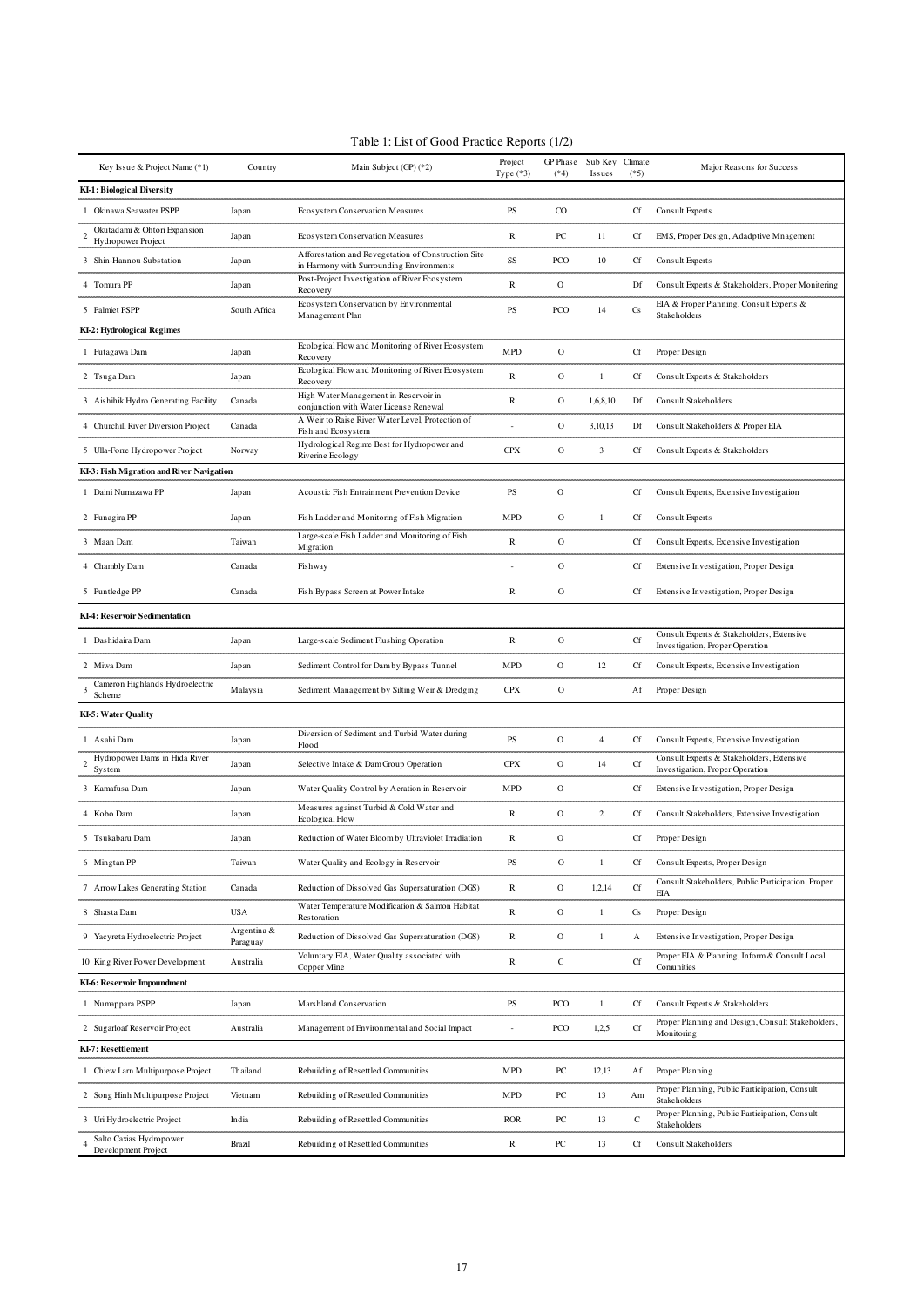| Key Issue & Project Name (*1)                            | Country     | Main Subject $(GP)(*2)$                                              | Project<br>Type $(*3)$ | GP Phase<br>$(*4)$ | Sub Key Climate<br><i>Issues</i> | $(*5)$        | Major Reasons for Success                                                      |
|----------------------------------------------------------|-------------|----------------------------------------------------------------------|------------------------|--------------------|----------------------------------|---------------|--------------------------------------------------------------------------------|
| <b>KI-8: Minority Groups</b>                             |             |                                                                      |                        |                    |                                  |               |                                                                                |
| 1 La Grande Complex (Laforge-1)                          | Canada      | Joint Implementation of Remedial Measures with<br>Indigeneous People | $\mathbb{R}$           | PCO                | 1,13                             | Df            | Public Participation                                                           |
| 2 Minashtuk Generating Station                           | Canada      | Partnership with Indigeneous Community                               | <b>ROR</b>             | <b>PCO</b>         | 11                               | Df            | <b>Support Local Community</b>                                                 |
| KI-9: Public Health                                      |             |                                                                      |                        |                    |                                  |               |                                                                                |
| Chamera Hydroelectric Project Stage-                     | India       | Infrastructure Improvement                                           | <b>ROR</b>             | PCO                | 7,13                             | $\mathcal{C}$ | Proper Planning, Public Participation, Cooperation<br>with Local Governments   |
| 2 La Grande Complex                                      | Canada      | Management of Health Issues due to a Temporary<br>Mercury Increase   | <b>CPX</b>             | $\mathbf{O}$       | 5                                | Df            | Inform & Consult Local Communities, Public Health<br>Program                   |
| KI-10: Landscape & Cultural Heritage                     |             |                                                                      |                        |                    |                                  |               |                                                                                |
| 1 Chinda PP                                              | Japan       | Conservation of Historical Waterfall                                 | <b>ROR</b>             | $\mathbf{O}$       |                                  | <b>Cf</b>     | Extensive Investigation, Proper Design                                         |
| 2 Six PPs in Kurobe River                                | Japan       | Powerhouse Landscape Design                                          | <b>ROR</b>             | <b>PCO</b>         | 11                               | <b>Cf</b>     | Proper Design, Consult Stakeholders                                            |
| 3 Border Euphrates Project                               | Turkey      | Transfer and Preservation of Inundated Cultural<br>Heritage          | $\mathbb{R}$           | PC                 | 7                                | Bs            | Extensive Investigation, Consult Experts                                       |
| Aurland Hydropower Development<br>Project                | Norway      | Conservation of Natural & Cultural Landscape                         | <b>CPX</b>             | PCO                |                                  | <b>Cf</b>     | EIA, Proper Design, Revegetation                                               |
| 5 Kokkosniva Hydropower Plant                            | Finland     | Preservation of Old Village & Riverine Habitat                       | <b>ROR</b>             | PCO                | 1,6                              | Df            | Consult Experts & Stakeholders, Proper Design                                  |
| KI-11: Benefits due to Power Generation                  |             |                                                                      |                        |                    |                                  |               |                                                                                |
| Integrated Hidaka River System<br>Hydropower Development | Japan       | Power Supply & Regional Development                                  | <b>CPX</b>             | 0                  |                                  | Df            | Proper Planning & Design, Consult Stakeholders                                 |
| 2 Large Scale PSPPs in TEPCO                             | Japan       | Improvement of Power System Performance                              | PS                     | $\mathbf{O}$       |                                  | <b>Cf</b>     | Proper Planning & Design, Improving Economic<br>Efficiency                     |
| Mahagnao Micro-hydro<br>Demonstration Project            | Philippines | Rural Electrification & Regional Industrial<br>Development           | <b>ROR</b>             | 0                  | 14                               | Am            | Proper Planning & Design                                                       |
| 4 Keban Dam & Hydroelectric PP                           | Turkey      | Power Supply & Industrial Development                                | <b>MPD</b>             | $\mathbf{O}$       | 14                               | Bs            | Proper Planning & Design                                                       |
| KI-12: Benefits due to Dam Function                      |             |                                                                      |                        |                    |                                  |               |                                                                                |
| 1 Bhumibol Dam                                           | Thailand    | Irrigation & HPP                                                     | <b>MPD</b>             | PCO                |                                  | As            | Consult Stakeholders, Proper Planning & EIA                                    |
| 2 Nam Ngum I Hydropower Plant                            | Laos        | Multipurpose Benefits for Local Communities                          | <b>MPD</b>             | PCO                | 14                               | Am            | Contribution to Regional Industries, Support from<br><b>Outside Parties</b>    |
| 3 Ataturk Dam & Hydroelectric PP                         | Turkey      | Regional Development by MPD                                          | <b>MPD</b>             | PCO                |                                  | Df            | <b>Consult Stakeholders</b>                                                    |
| 4 Freudenau Hydropower Plant                             | Austria     | Ground Water Management                                              | <b>MPD</b>             | <b>PCO</b>         | 5,6                              | <b>Cf</b>     | Extensive Investigation, Consult Stakeholders,<br>Parmanent Monitoring         |
| KI-13: Improvement of Infrastructure                     |             |                                                                      |                        |                    |                                  |               |                                                                                |
| 1 Sainte Marguerite 3                                    | Canada      | Regional Benefits & HPP                                              | $\mathbb{R}$           | PCO                | 8,14                             | Df            | Inform & Consult Local Communities                                             |
| KI-14: Development of Regional Industries                |             |                                                                      |                        |                    |                                  |               |                                                                                |
| 1 Gosyo Dam                                              | Japan       | Environmental Improvement & Tourism<br>Development at Dam Site       | <b>MPD</b>             | PCO                | 1,11                             | <b>Cf</b>     | <b>Consult Stakeholders</b>                                                    |
| 2 Kurobegawa No.4 PP                                     | Japan       | Tourism Development with Dam                                         | $\mathbb{R}$           | <b>PCO</b>         |                                  | Cf            | Good Location, Proper Planning & Design,<br>Cooperation with Local Community   |
| 3 Miyagase Dam                                           | Japan       | Tourism Development with Dam                                         | <b>MPD</b>             | <b>PCO</b>         | 1,7                              | <b>Cf</b>     | Good Location, Proper Planning & Design,<br>Cooperation with Local Governments |
| 4 Yasaka Dam                                             | Japan       | Environmental Improvement & Sightseeing<br>Development at Dam Site   | <b>MPD</b>             | PCO                |                                  | <b>Cf</b>     | Involvement of Local Government & Communities                                  |
| 5 Cirata Hydroelectric Power Project                     | Indonesia   | Reservoir Fishery in Resettlement Program                            | <b>MPD</b>             | PCO                | 7                                | Af            | Proper Design, Vocational Training                                             |
| KI-15: Others                                            |             |                                                                      |                        |                    |                                  |               |                                                                                |
| 1 Shin-Shimodaira & Shin-Koara PPs                       | Japan       | Use of Wood Wastes from Dam Site                                     | <b>ROR</b>             | $\mathsf{C}$       |                                  | <b>Cf</b>     | <b>Consult Stakeholders</b>                                                    |
| 2 Taki Dam                                               | Japan       | Use of Driftwood in Reservoir                                        | $\mathbb R$            | $\mathbf{O}$       |                                  | Cf            | Proper Design                                                                  |
| 3 Tomisato Dam                                           | Japan       | Recycling of Felled Trees in Dam Site                                | <b>MPD</b>             | C                  |                                  | Cf            | Improve Economic Efficiency                                                    |
| Total Nos. of GPRs: 60                                   |             |                                                                      |                        |                    |                                  |               |                                                                                |

Project Name (\*1): PP = Power Plant, PSPP = Pumped Storage Power Plant

| Main Subject $(GP)$ (*2): | $HPP = Hydropower Power Plant, MPD = Multi-purpose Development$                                                            |
|---------------------------|----------------------------------------------------------------------------------------------------------------------------|
| Project Type $(*3)$ :     | $ROR = Run-of-River, R = Reservoir, PS = Pumped Storage, MPD = Multi-purpose Development, CPX = Complex, SS = Sub Station$ |
| GP Phase $(*4)$ :         | $P =$ Planning Phase, C = Construction Phase, O = Operation Phase                                                          |
| Climate $(*5)$ :          | $A = Toropical, B = Dry, C = Terperate, D = Cold, E = Polar$                                                               |
|                           |                                                                                                                            |

| Table 1: List of Good Practice Reports (2/2) |
|----------------------------------------------|
|----------------------------------------------|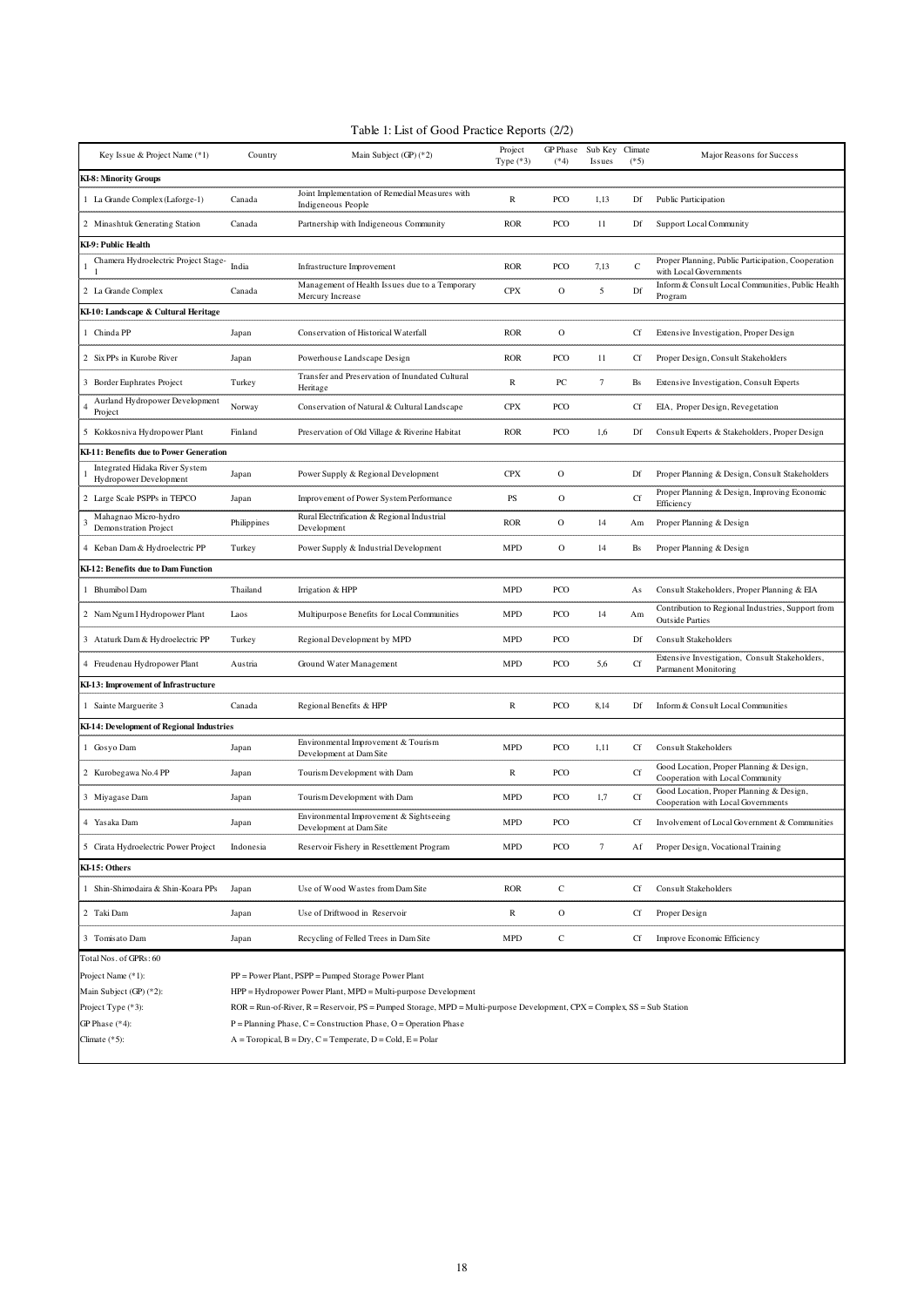

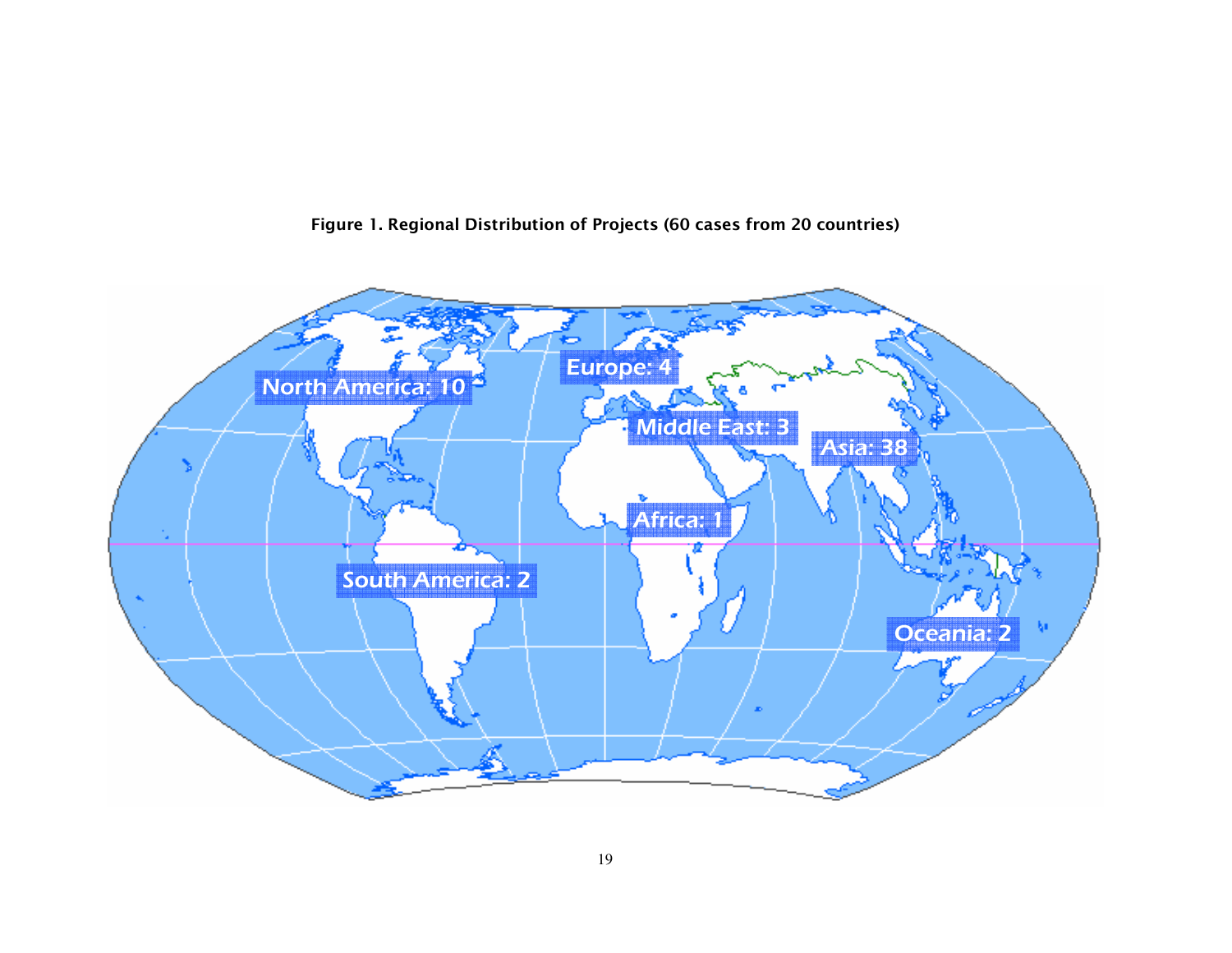

# Figure 2. Number of Good Practice Reports by Region

Figure 3. Number of Good Practice Reports by Economic Region

| <b>Economic Region</b> | No. of GPR | $\frac{0}{0}$ |
|------------------------|------------|---------------|
| <b>OECD</b>            | 46         | 76.7          |
| Asia                   | 11         | 18.3          |
| Latin America          | 2          | 3.3           |
| Africa                 |            | 1.7           |
| Total                  | 60         |               |

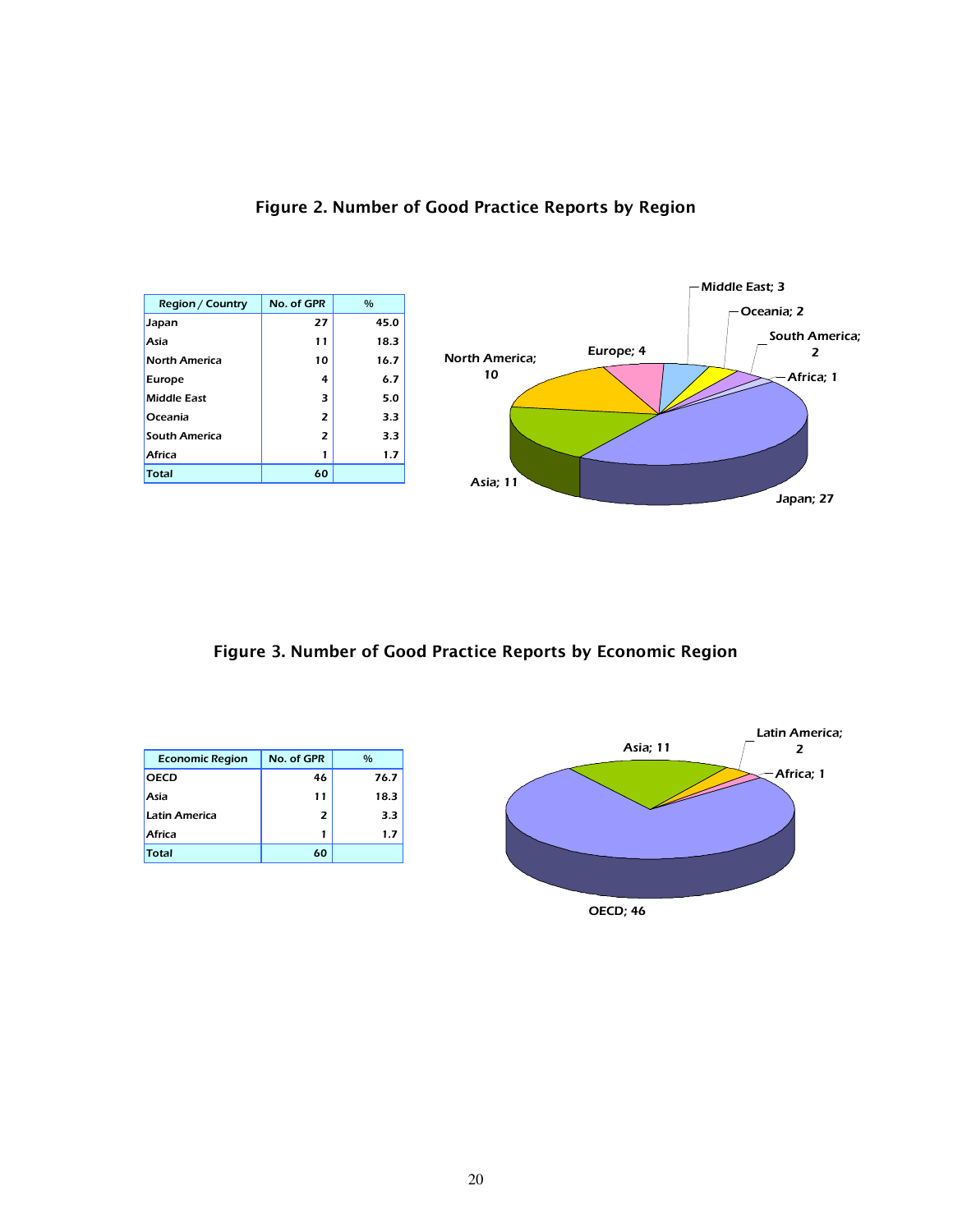

### Figure 4. Number of Good Practice Reports by Climate Region

### Figure 5. Number of Good Practice Reports classified by Region and Key Issue

\* No, of Good Practice Reports in each KI includes the projects which are applicable to Sub Key Issues.

|       | <b>Key Issue</b>                      | Japan          | Asia | America<br>North | Europe         | Middle<br>East | Oceania | South<br>America | Africa         | Total                    | 0/6  |
|-------|---------------------------------------|----------------|------|------------------|----------------|----------------|---------|------------------|----------------|--------------------------|------|
|       | 1 Biological Diversity                | 9              | 1    | 4                | 1              |                | 1       | 1                | 1              | 18                       | 15.8 |
|       | 2 Hydrological Regimes                | 3              |      | 3                | 1              |                | 1       |                  |                | 8                        | 7.0  |
|       | 3 Fish Migration & River Navigation   | $\overline{z}$ | 1    | 3                | 1              |                |         |                  |                | $\overline{\phantom{a}}$ | 6.1  |
|       | 4 Reservoir Sedimentation             | 3              | 1    |                  |                |                |         |                  |                | 4                        | 3.5  |
|       | 5 Water Quality                       | 5              | 1    | 3                | 1              |                | 1       | 1                |                | 12                       | 10.5 |
|       | 6 Reservoir Impoundment               | 1              |      | 1                | $\overline{z}$ |                | 1       |                  |                | 5                        | 4.4  |
|       | 7 Resettlement                        | 1              | 5    |                  |                | 1              |         | 1                |                | 8                        | 7.0  |
|       | <b>8</b> Minority Groups              |                |      | 4                |                |                |         |                  |                | 4                        | 3.5  |
|       | <b>9</b> Public Health                |                | 1    | 1                |                |                |         |                  |                | $\overline{z}$           | 1.8  |
|       | 10 Landscape & Cultural Heritage      | 3              |      | 2                | $\overline{z}$ | 1              |         |                  |                | 8                        | 7.0  |
|       | 11 Benefits due to Power Generation   | 5              | 1    | 1                |                | 1              |         |                  |                | 8                        | 7.0  |
|       | 12 Benefits due to Dam Function       | 1              | 3    |                  | 1              | 1              |         |                  |                | 6                        | 5.3  |
|       | 13 Improvement of Infrastructure      |                | 4    | 3                |                |                |         | 1                |                | 8                        | 7.0  |
|       | 14 Development of Regional Industries | 5              | 3    | $\overline{z}$   |                | 1              |         |                  | 1              | 12                       | 10.5 |
|       | 15 Others                             | з              |      |                  |                |                | 1       |                  |                | 4                        | 3.5  |
| Total |                                       | 41             | 21   | 27               | 9              | 5              | 5       | 4                | $\overline{z}$ | 114                      |      |

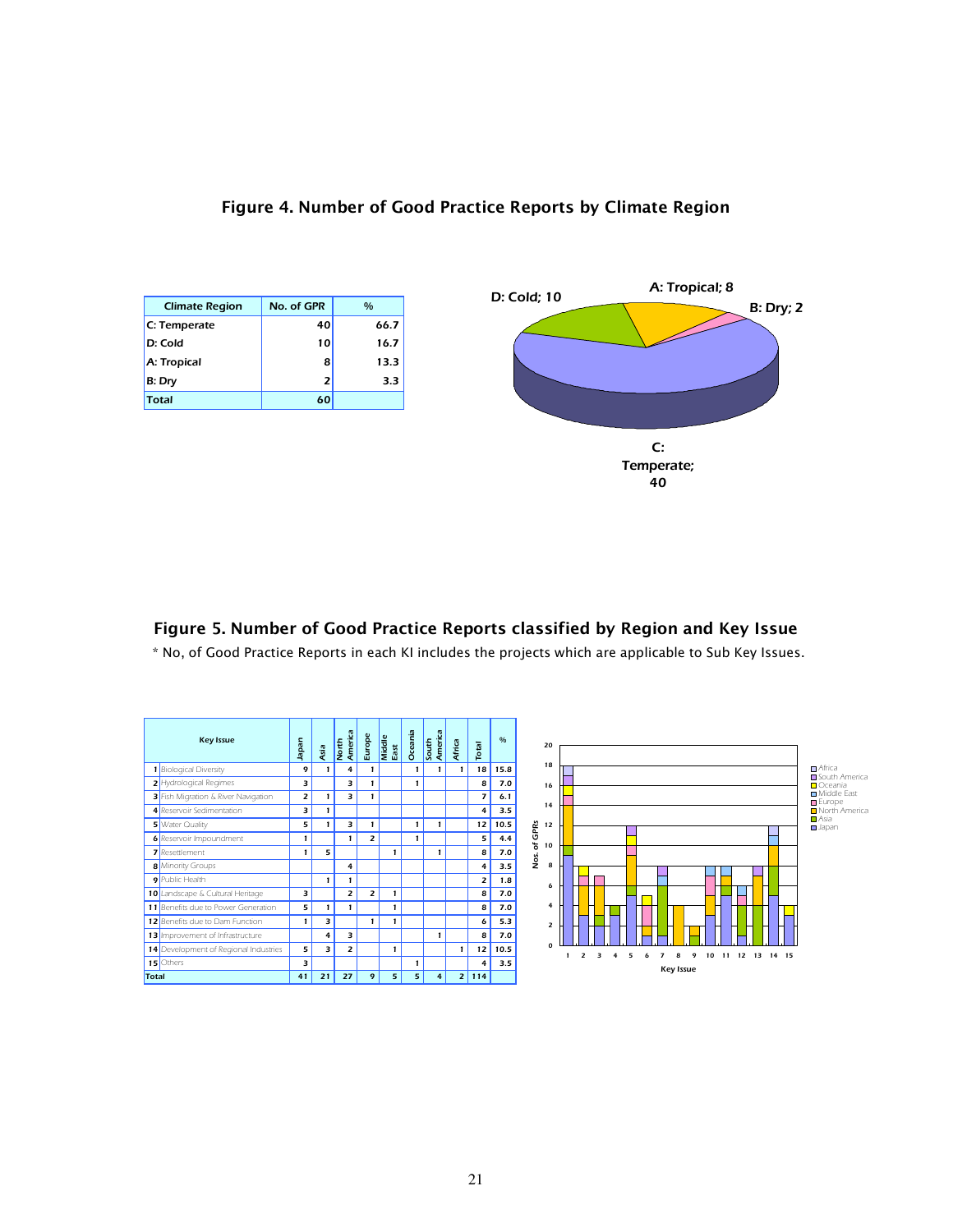



# Figure 7. Number of Good Practice Reports by Region and Project Type

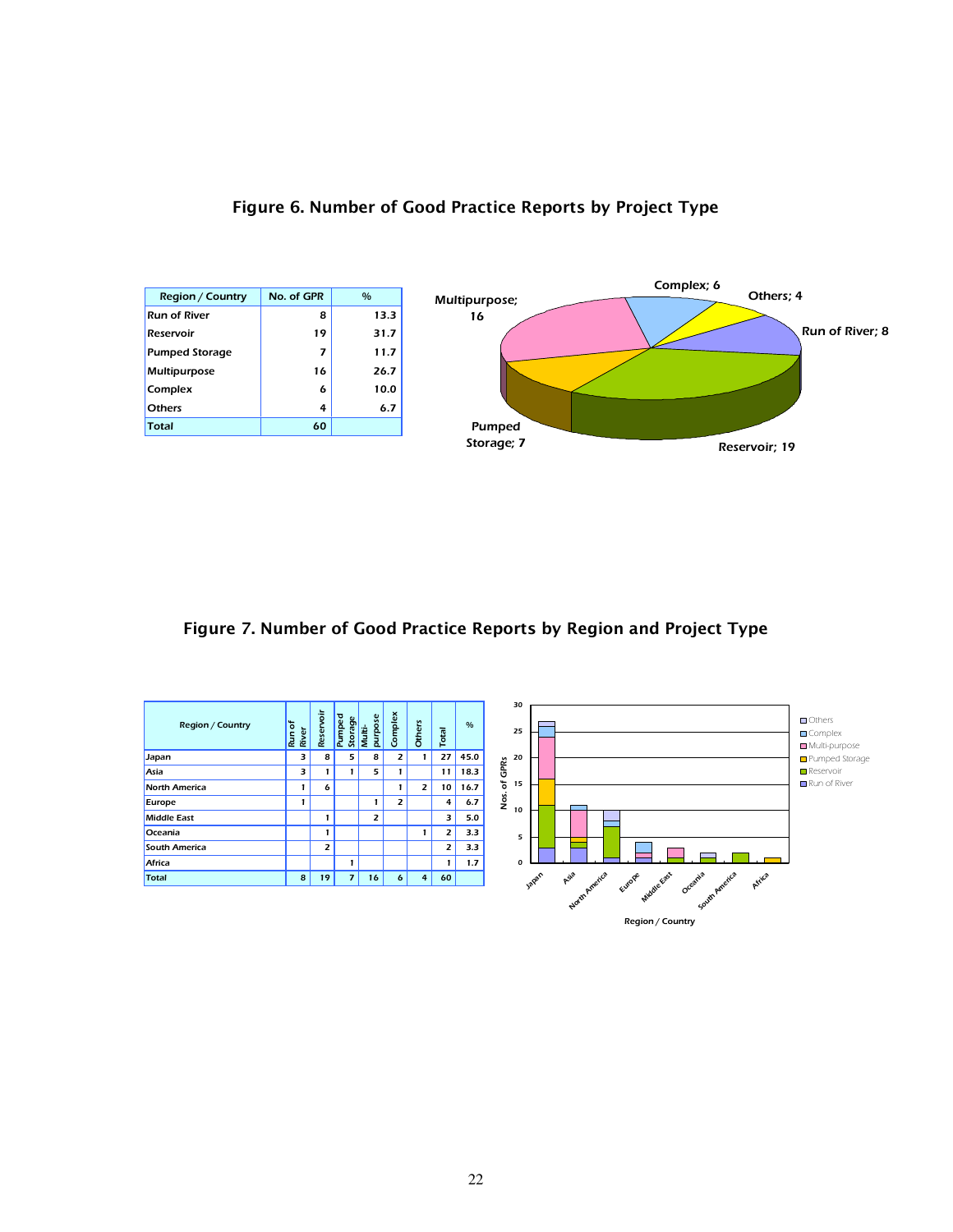### Figure 8. Number of Good Practice Reports by Key Issue and Project Type

\* No, of Good Practice Reports in each KI includes the projects which are applicable to Sub Key Issues.



Figure 9. Number of Good Practice Reports by Key Issue and Project Phase

|                | <b>Key Issue</b>                    | No. of Project | Planning       | Construction   | Operation      | Total | 0/6  |
|----------------|-------------------------------------|----------------|----------------|----------------|----------------|-------|------|
| 1              | <b>Biological Diversity</b>         | 5              | 3              | 4              | 4              | 11    | 10.3 |
| 2              | Hydrological Regimes                | 5              |                |                | 5              | 5     | 4.7  |
| з              | Fish Migration & River Navigation   | 5              |                |                | 5              | 5     | 4.7  |
| 4 <sup>1</sup> | Reservoir Sedimentation             | 3              |                |                | 3              | 3     | 2.8  |
| 5              | Water Quality                       | 10             |                |                | 9              | 9     | 8.4  |
|                | 6 Reservoir Impoundment             | $\overline{z}$ | $\overline{z}$ | $\overline{z}$ | $\overline{z}$ | 6     | 5.6  |
| 7              | Resettlement                        | 4              | 4              | 4              |                | 8     | 7.5  |
|                | <b>8</b> Minority Groups            | $\overline{z}$ | $\overline{z}$ | $\overline{z}$ | $\overline{z}$ | 6     | 5.6  |
|                | 9 Public Health                     | $\overline{z}$ | 1              | 1              | $\overline{z}$ | 4     | 3.7  |
|                | 10 Landscape & Cultural Heritage    | 5              | 4              | 4              | 4              | 12    | 11.2 |
|                | 11 Benefits due to Power Generation | 4              |                |                | 4              | 4     | 3.7  |
|                | 12 Benefits due to Dam Function     | 4              | 4              | 4              | 4              | 12    | 11.2 |
| 13             | Improvement of Infrastructure       | 1              | 1              | 1              | 1              | 3     | 2.8  |
| 14             | Development of Regional Industries  | 5              | 5              | 5              | 5              | 15    | 14.0 |
|                | 15 Others                           | 3              |                | 3              | 1              | 4     | 3.7  |
| Total          |                                     | 60             | 26             | 30             | 51             | 107   |      |